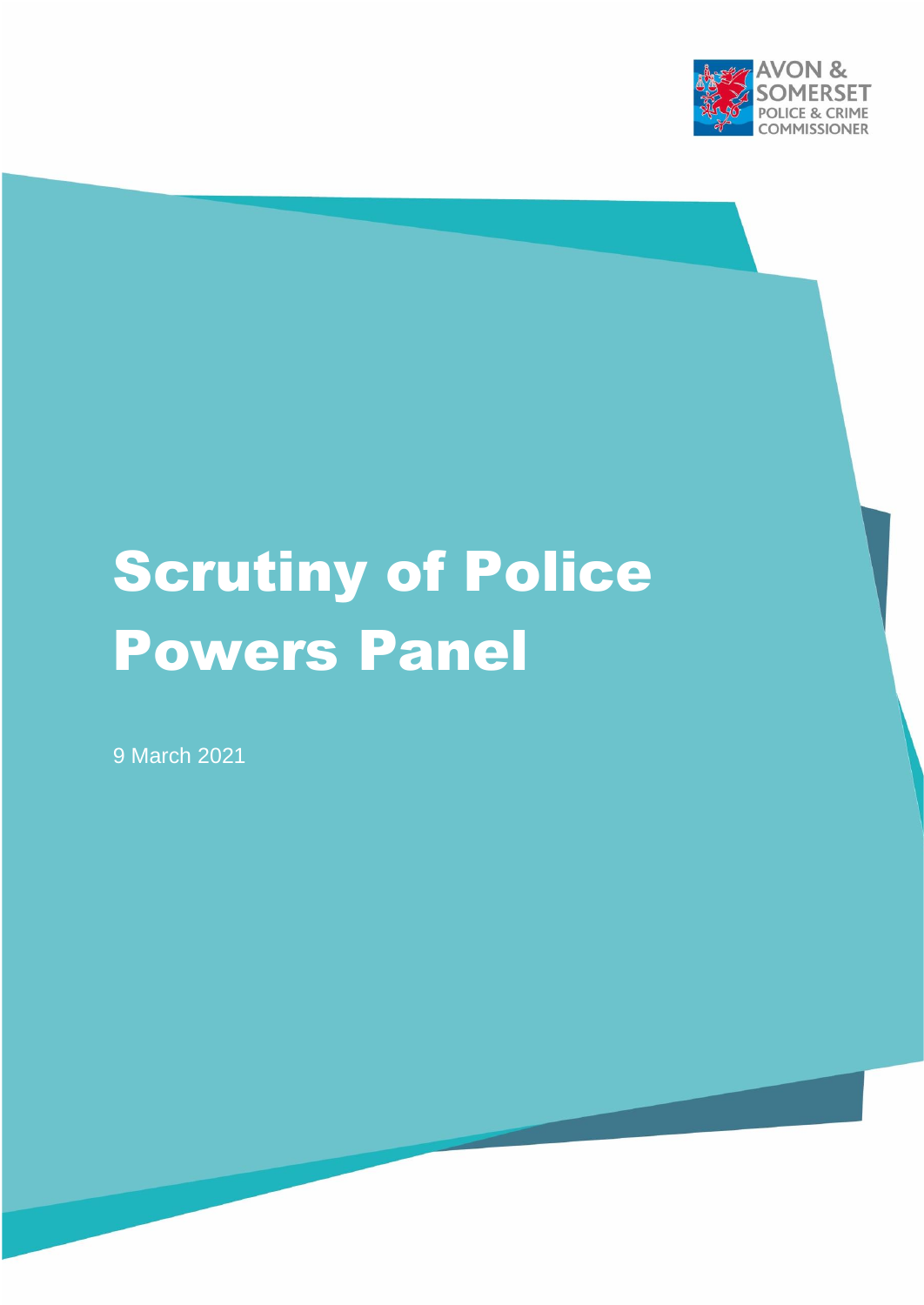

## Contents

## Page 3 | **Case Reviews – Covid Regulations possible breaches**

Page 17 | **Panel Review of 2 Additional Incidents**

Page 21 | **Statistical Analysis**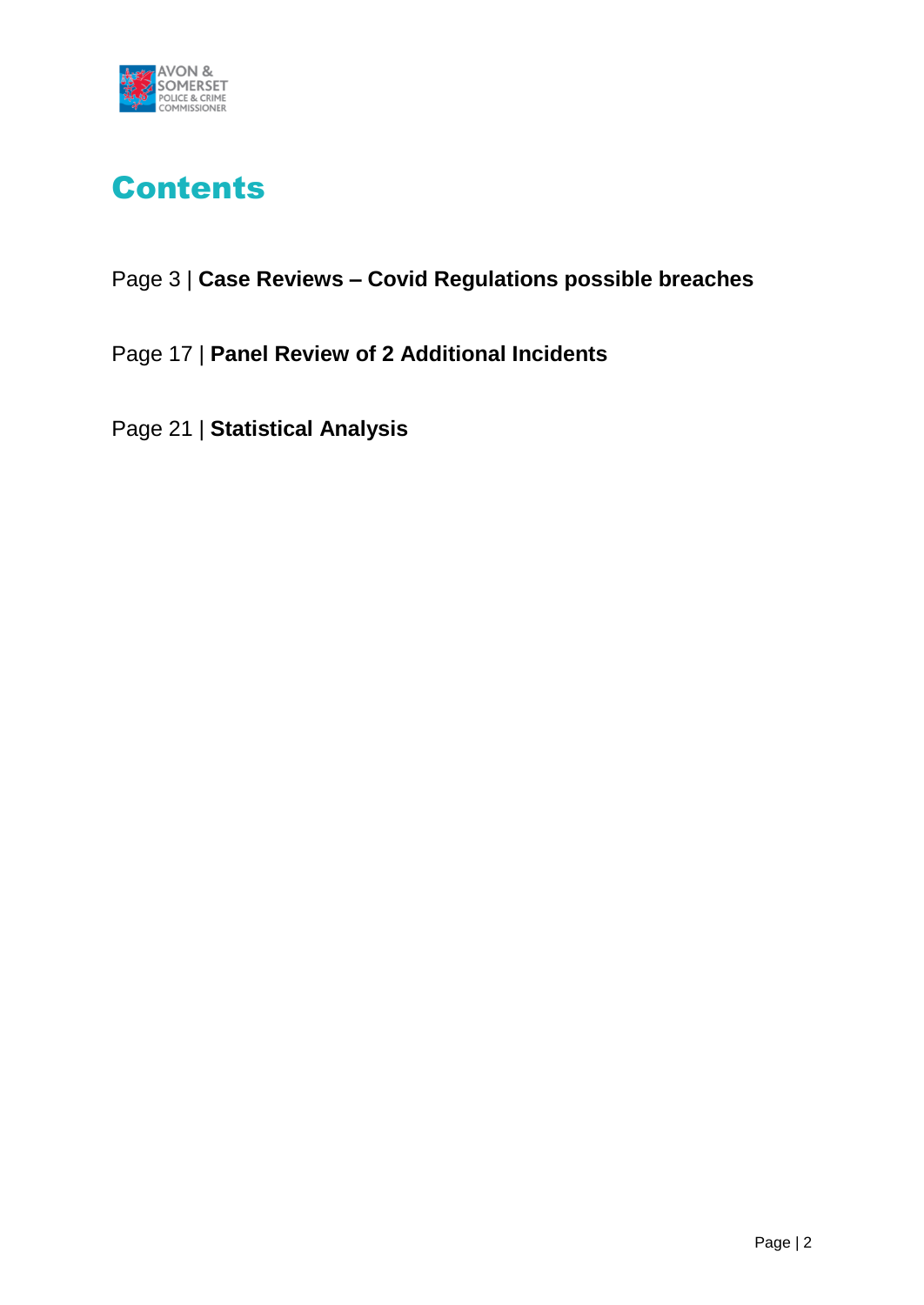

## **Case Reviews of Body Worn Video (BWV)**

#### **1. 26/12/2020 Bristol – Fixed Penalty Notice fine (FPN)**

**Police log summary:** Officers attend an address after reports of a male at an address who does not live in the household and is breaching Covid regulations. Officers explain the regulations before issuing a Covid fine (FPN).

**Positive points:** Amiable clear explanation of Regulations. Gave Option of leaving immediately to avoid FPN. Courteous approach gave no reason for any confrontation. Polite engagement from both officers and household.

The Officer was polite during engagement and explained to the offender the reason why a FPN was warranted, despite offering the option to leave immediately and avoid a fine.

Noted by member: As the Officer clearly stated, after 9 months of lockdown, there really is no excuse now for not knowing or checking restrictions before travelling out to visit family.

**Concerns:** Audio unclear but query raised about I think household and officer rings for advice but the BWV ends prematurely. What was query and why did BWV end too soon? BWV expired too soon. Officer was just asking a question to supervisors about whether the FPN goes to the visitor or the resident - I was interested to find out the answer as there seems inconsistency on how this is applied

As discussed in previous meetings, it is important for Officers to be clear of the most current guidelines before quoting them, as uncertainty reduces confidence in the law and Police trying to enforce it.

Constabulary response: Thank you for the panel comments in relation to this incident. Upon reviewing the Body Worn Video, the officer is making contact to establish transport options for the male as opposed to a COVID query. The officers are clear with the male regarding the breach and a FPN is issued. It is not clear why the footage ended early, however, good practice is for the footage to continue until conclusion of the incident.

#### **2. 29/12/2020 Bath FPN**

**Police log summary:** Officers attend address after reports of a group being in a premise who do not live there and are breaching Covid regulations. 01.45 mins Officer explains they are breaching Covid regulations. Covid tickets are then issued to persons inside.

**Positive points:** Good engagement with 4 men . Explained rules and responded to question re "bubbles". Courteous approach and explanation.

Officer was very patient, and tried getting resident of the home to understand what a 'bubble' meant. There was added complexity to this situation as the resident also appears to have an Order in place which restricts his visitors to one person, irrespective of Covid rules.

**Concern:** In explaining the bubble the officer said the single male could bubble with one other person. That is incorrect. He can bubble with another household of however many people are in that household.

Constabulary response: The panel comments are noted including the positive comments regarding the good engagement and patient approach of the officers. The query in relation to a bubble was discussed in some detail at the recent panel meeting and on this occasion, the officers perhaps could have been clearer in their explanation.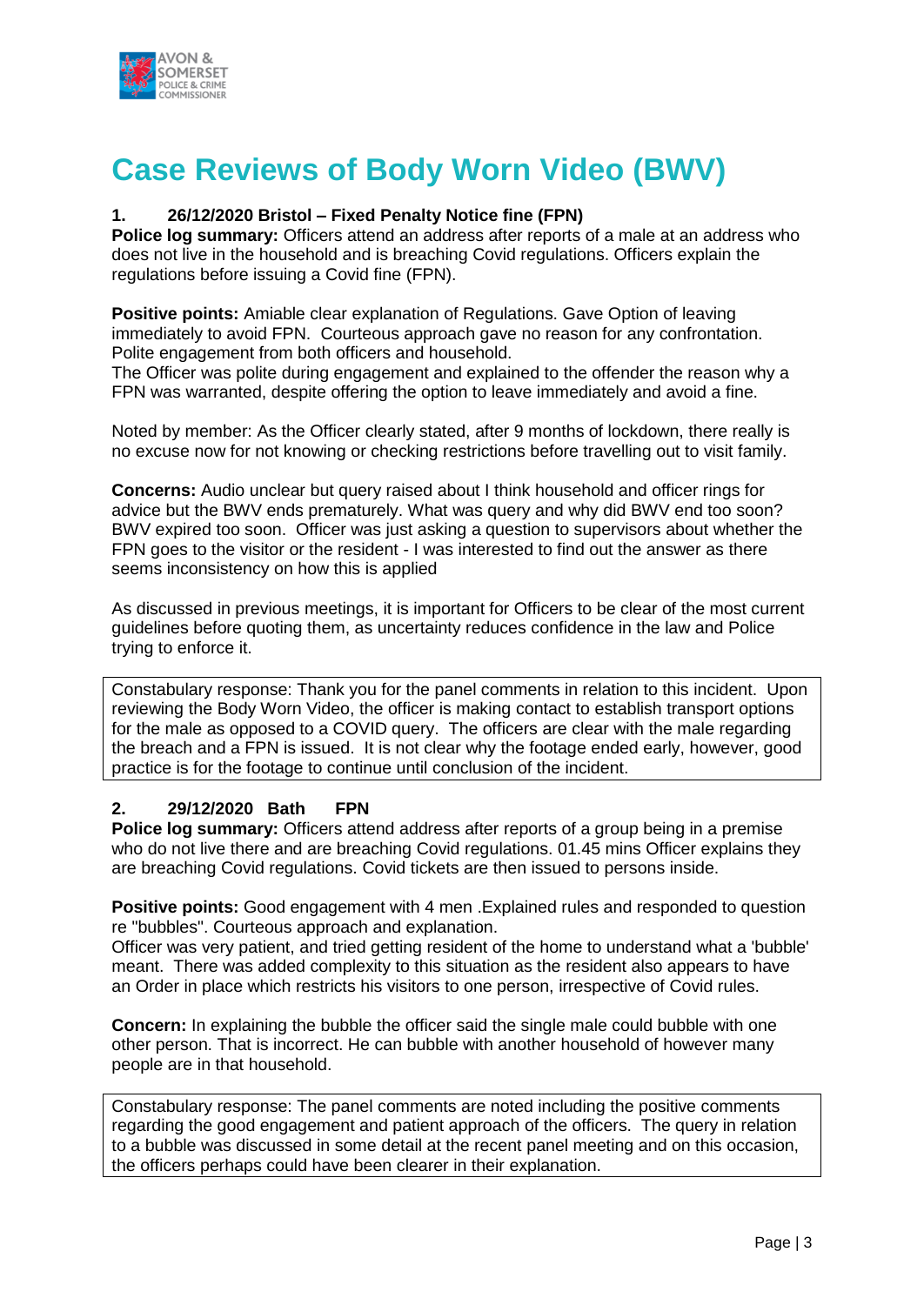

#### **3. 29/12/2020 Bath FPN**

**Police log summary:** Officer attends an address after a report of multiple people being inside a property breaching Covid regulations. Officer tries to engage with the householder who is rude and abusive towards him and refuses to engage. Officer then issues a Covid FPN.

**Positives**: Remarkable patience when faced by belligerent, shouting male. Nothing said suggested that there was an effective bubble bearing in mind that the brother had an address nearby. There might have been a Xmas bubble but that was only for the 25th Dec. Officer extremely patient with two obstructive males who were keen to demonstrate what they thought they knew about the law.

Officer retained composure and calmness as he endured difficult circumstances with a hostile resident, who refused to engage.

Note from member: Interesting brother pointed out that how do people know the detail of the rules. He had hoped for personalised communications.

Constabulary response: Thank you for the panel comments which are noted, including the positive feedback about the patient and calm approach by officers.

#### **4. 30/12/2020 Weston Super Mare FPN**

**Police log summary:** Officers attend females address after reports of different people at the address breaching Covid regulations. Officer explains Covid regulations throughout proceedings and eventually issues female at the address Covid ticket.

**Positive points:** One female previously warned and FPN issued. The other warned.

**Concerns:** The officer failed to fully ascertain the family circumstances without which he could not be certain that there was a Covid breach. From what the householder said she was eligible for both a support bubble and a child care bubble. Her sister was present and she could have been part of the household with which she was linked through the bubble or child bubble. There were references to a father but he may have been part of either support or child care bubble.

Resident appeared to have 2x bubbles (1x support and 1x childcare). From our 'crib' notes (Feb Scrutiny 1), this appears to be allowable but the officer deemed it too many bubbles. Depending on confirmation of the guidelines in place at this time, the FPN might not have been necessary?

#### Constabulary response:

Thank you for the panel feedback. Having reviewed the body worn video for this incident, the officer does spend some time discussing the circumstances with the householder. She explains to the officer that she has her father and sister to babysit, however, also states she also has her grandparents to the address confirming they are all from difference households – this is not within the scope of a support bubble.

She has also received a prior COVID warning in relation to this, and therefore received a fine on this occasion.

Her sister received a warning as she had not previously received one.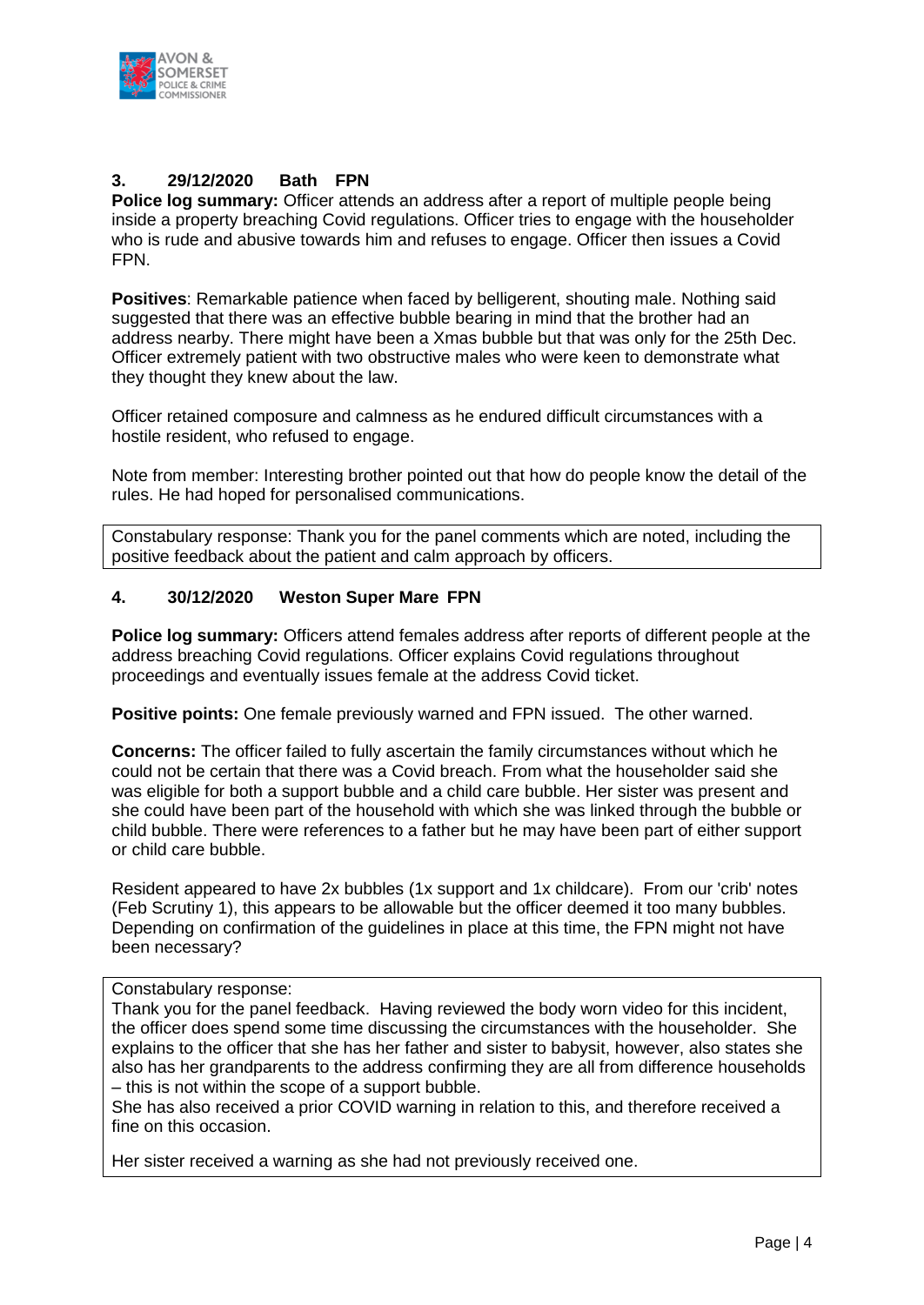

#### **5. 30/12/2020 Bath FPN**

**Police log summary:** Officers attend an Air BnB address after reports of multiple vehicles and persons at the address believed breaching Covid regulations. 10.12 mins officer explains Covid regulations to male and details taken. Covid FPN issued after leaving scene when officers conducted checks and realised the occupants had actually breached.

**Positive point:** Officer explained the community situation and persuaded them to provide their details .A generally good-humoured exchange. Group previously spoken to by Police. Member's note: Officer made a reference to a support bubble and mental health suggesting that the two were interconnected. Puzzling.

**Concerns:** Officer failed to clearly explain the Regulations. namely Airb&bs were closed from the 22nd Dec. and in any event they are an unauthorised gathering. Suggest that the officer should have given them a direction to go home as they said they were booked to the 2nd Jan. Occupants may have recourse against the owner for refund. Also did the officer speak to the owner re his breach? No BWV footage of the issue of a FPN. Initially, too many officers were trying to talk at once. Confusing to know who was taking the lead. Officers also failed to establish which criteria for being in Holiday Accommodation they were claiming.

Constabulary response: The panel comments and feedback are noted with thanks. The officers tried to take an engagement approach initially due to the circumstances of the case. However, whilst this footage only captures the initial encounter, further enquiries were completed that established the group had not provided accurate information – they were subsequently all issued with a FPN and were directed to leave the accommodation.

#### **6. 06/01/2021 Burnham on Sea FPN**

**Police log summary:** Officers conduct a vehicle stop, due to there being current drugs intel on the vehicle and passengers they detain them for a drugs search. 22.35 mins officers engages with female re Covid. 26.33 mins Covid tickets issued.

**Concerns:** BWV didn't clearly show issue of FPN, but other officers also dealing. Also, limited Covid '3Es' and the Police priority was the drug search.

Constabulary response: Panel comments are noted with thanks.

#### **7. 08/01/2021 Bristol FPN**

**Police log summary:** Officers attend a hand car wash which they have visited the day before to ask them to stop trading. 01.10 mins in officers explain why the ticket is being issued. 10.49 male is issued with Covid ticket after some heated dialogue.

**Positive points:** A clear explanation including the amount of the fine .Commendable dexterity in completing the form and the BWV provided a good view of what information is needed

After initial bad tempered conversations, officers attempted to engage on a friendlier basis, de-escalate the situation, and give the business operator good words of advice.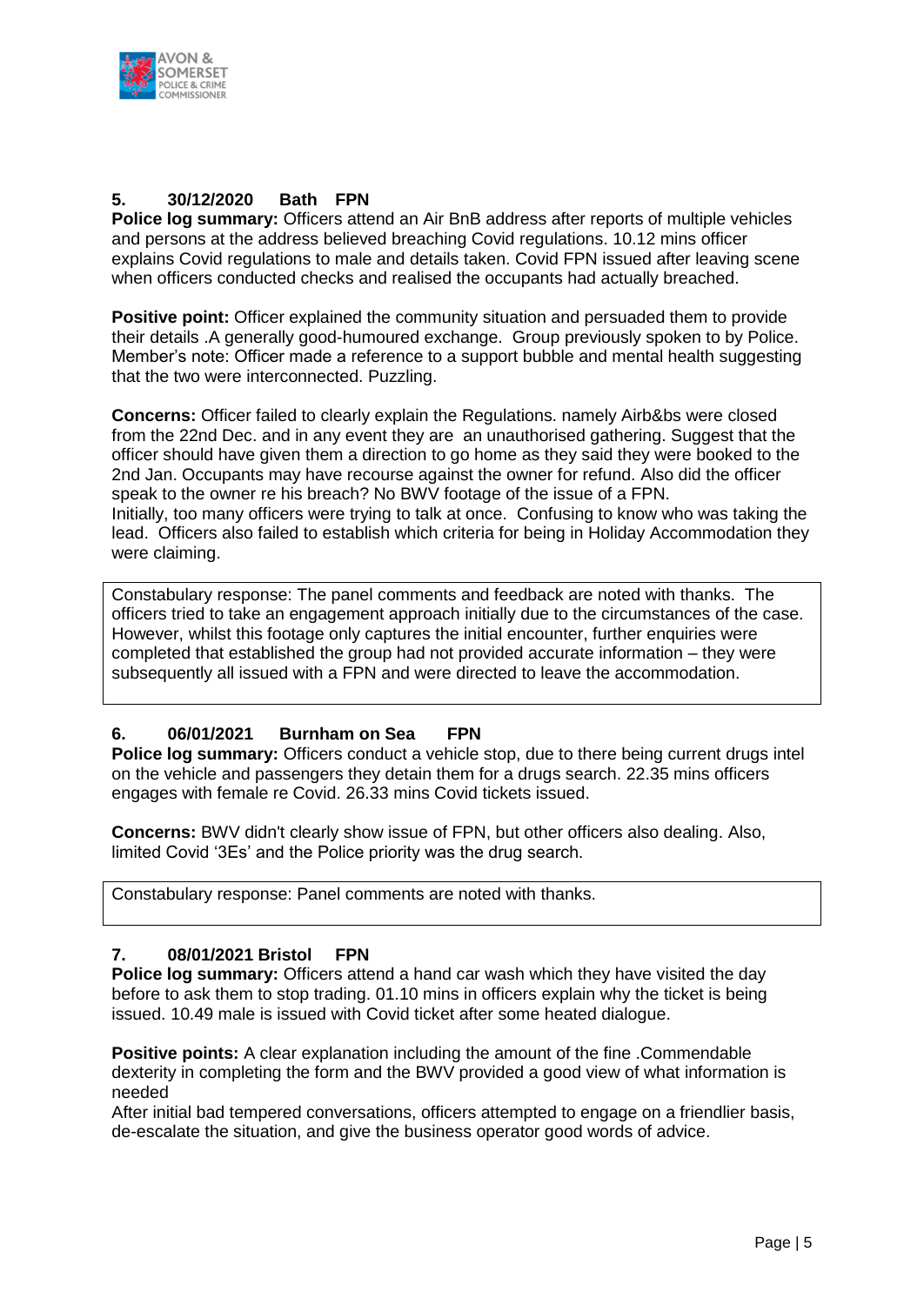

**Concern:** Subject previously spoken to and officer's frustration with non-compliance showed, resulting initially in a bad-tempered exchange.

Noted by member: A bad tempered initial engagement, due to the Officer's frustration on having to return a 2nd/3rd time to the same business.

Constabulary response: Thank you for the panel comments. As the panel mention, this was a location previously visited and warned for COVID breaches. This was reiterated by the officer which resulted in a FPN being issued on this occasion – the panel feedback is noted regarding the dynamic of this conversation.

#### **8. 08/01/2021 BristolFPN**

**Police log summary:** Officers attend an address that member of public has reported multiple people coming and going from the address who do not live there. 06.45 mins into BWV: officers explains the breach and then issues ticket.

**Positive points:** Occupier refused to engage so no opportunity to explore whether there was a linked household. All indications pointed to a breach.

Well handled, despite it being difficult to communicate through an upstairs window, nice tone of voice throughout, de-escalating when necessary.

Officers were polite in explaining the situation and the need to issue the Covid breach FPN.

**Concern and question**: Why did the officer who was taking down the details of the car driver, not Engage, Explain and Enourage, but jump straight into Enforce? This point was echo'd by another member who noted: It is their understanding that the guidance issued by the College of Policing is to use the '4 Es'. This is to build trust and understanding with the public, with enforcement as a last resort. This case just flowed directly through the first three with no sign of stopping until reaching enforcement action.

Constabulary response:

Thank you for the panel comments. As the public health crisis has worsened with high infection levels across the country, the direction to officers has evolved in line with the national messaging. This continues to be a 4 E's approach as indicated by the panel, however, where flagrant breaches are identified to move to enforcement more swiftly. This remains a challenging balance for officers to strike and is based on the circumstances of each case.

#### **9. 08/01/2021 Bristol FPN**

**Police log summary:** Officers stop a vehicle containing three occupants who do not have a reasonable excuse for breaching regulations. Covid tickets issued to occupants of vehicle.

**Positives:** An excellent engagement by the female Officer. Officers were very patience in explaining their reason for stopping the car. Good police practice, very thoughtful and caring towards the vulnerable female under the influence of cocaine, Officers ensuring her safety by taking her home and ensuring she would not be left alone.

**Concerns**: Late start of switching on the BWV and Officers had no PPE masks throughout the encounter. Also the Officers' opening gambit was that 3 in a car was a Covid breach. That is incorrect for January 2021 lockdown regulations. There is no regulation to enforce social distancing. The Panel member would have thought that the initial Officers' question should be why are you not at home? and then to see if that reason is a reasonable one. In this case, meeting up with friends is unreasonable.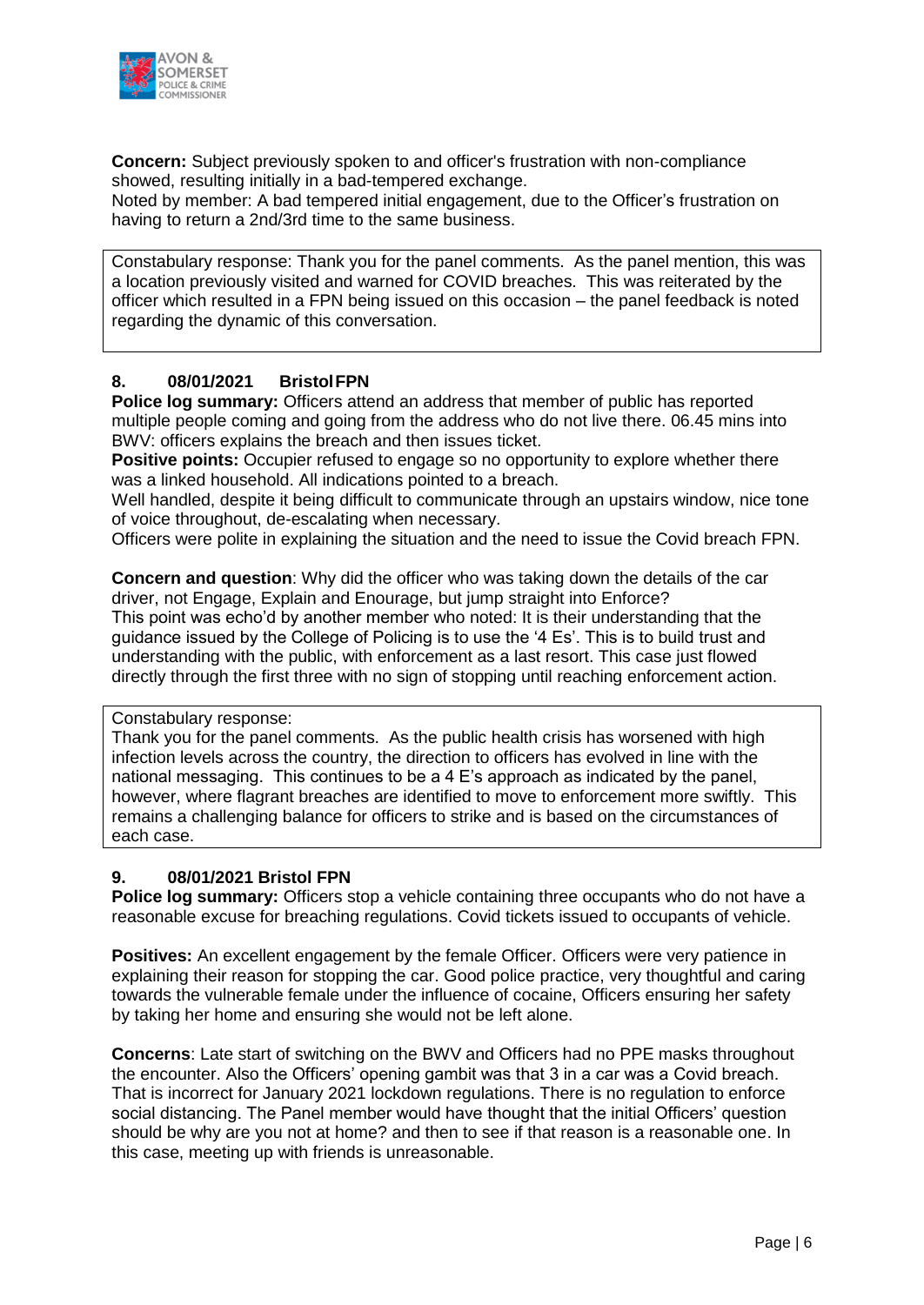

#### Constabulary response:

The panel comments are noted with thanks. These Panel member observations are in line with guidance provided to officers and will therefore be fed back to the attending officers accordingly.

#### **10. 09/01/2021 Bristol FPN**

**Police log summary:** Officers attend a flat where there have been reports of a party the night before, Police had attended in the evening before and other residents have reported that there are still people inside breaching Covid regulations.

**Positive:** The Officer is very patient and mental health issues of the male were professionally handled. The Officer also offered a lift to the man at the outset and quoted the regulations regarding giving a direction and enforced removal. Although patient, the Officer's frustration showed and he is a little abrupt in explaining the Covid rules which took a while as the occupants were drinking and one was asleep. A positive outcome is achieved by the Police with everyone leaving peaceably.

**Of concern:** Also there is no sympathy shown towards the man who said he required an ambulance.

**Operational policing item:** 5 officers seems a bit much as there is no need.

Constabulary response: Thank you for the panel comments and feedback. The officers have tried to engage and, as one member raises, they have been very patient with those inside. The officers have taken the time to establish who can remain in the address and offered one male a lift. The officers invested around 40 minutes bringing this incident to a positive conclusion. The panel concern is noted.

#### **11. 11/01/2021 at 00:22hrs Highbridge Covid FPN**

**Police log summary:** A phone call to Police by a neighbour reporting there is a house party involving 5 people. On arrival, loud music and people running upstairs can be heard within the property. Police officers speak with a male at the door and disco lights can be seen inside. Police officers enter and a number people are in the living room, 2 women found hiding in the kitchen cupboard and a further 2 people upstairs. Officer reports the persons present for breaching Covid regulations and persons who do not live at the house are told to leave.

**Positive points:** The female Police Officer takes control, manages the large group politely and efficiently, clearly and concisely explaining the Covid breach and what is to happen, particularly for those is the group whose first language is not English. The situation is helped by a compliant group. The Female officer deals with the situation well whilst also instructing fellow Officers what to do. A polite and efficient police engagement with member of the public.

Just one small point that the Officer gives the wrong date and year.

Constabulary response: The panel comments and feedback are noted with thanks.

#### **12. 11/01/2021 at 13:49 Stoke sub Hamdon FPN**

**Police log summary:** Phone call to police stating 30 scrambler bikes being used and 7 vans at the location. The caller has made this same complaint 2 days before, where the group were warned because despite having the land owner's permission it is still a Covid breach.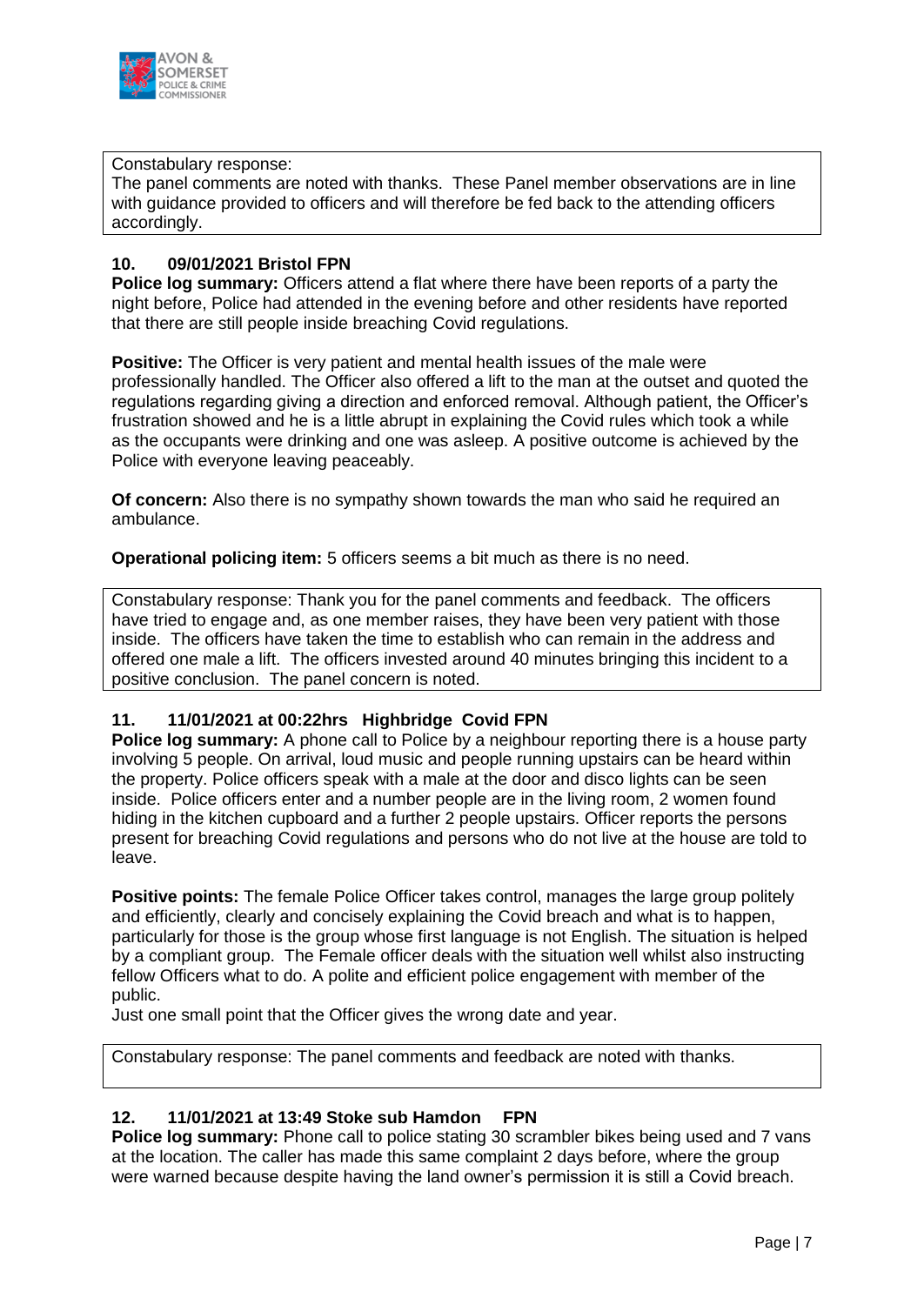

Police Officers gave words of advice on this occasion. Police officers arrive two bikes and 1 van can be seen. In a large field. Police officers engages with a male about what he is doing, he states this is his job and he has travelled to the location from Southampton. A second male joins the officers and it is established the males are not from the same household. Officer engages and explains the regulations as the males state they are taking part in sport. Fines issued to 2 adults.

**Positive points:** From some Panel members: Although the Body Worn video audio is unclear due to the windy weather, it appears that the Officers listen to the individual's explanation of their situation and why they have a reasonable excuse to leave home and carry on their activity. The Covid breach is very clearly explained by the Officer and handled very professionally and amicably, in a very polite and sympathetic manner towards the male who appears oblivious to the Covid rules and lockdown situation.

**Concerns:** From other Panel members: The officers seem to have made their mind up that this is an illegal gathering before speaking to the men. The Officers fail to properly consider the elite sport exception. The men referred to elite sport and explained that they had competed in Europe and referred to a Grand Prix in Spain but the Officer simply responds to say we would all like to be in Spain. The fact that the men have travelled from Southampton, have a number of professional bikes/kit and have the land owner's permission to use the land and are open and straightforward to the Officers all points to them having a reasonable excuse to travel and practice.

#### **Questions:**

1. Why didn't the Officers explore whether the men came within the definition of an Elite Sportsperson/coach and whether the gathering is necessary for training? 2. Why didn't the Officers seek advice either on the spot or before issuing a FPN? Simply saying that the FPN can be challenged is unsatisfactory.

#### Constabulary response:

Thank you for the panel comments regarding this interaction. The officers were responding to the report of 30 scrambler bikes being used along with 7 vans at the location. Police had been called to this location previously where members of the group had been given a warning regarding the activity. On this occasion the remaining group have advised they had travelled from Southampton in the same vehicle, despite being from different households. The panel have raised a valid view regarding the potential elite sport aspect the officers have listened to this explanation from the males and asked for confirmation or documentation in relation to this, however, this was not forthcoming. Taking into account the full circumstances including the previous warning given, the officers have taken the decision to issue FPN's. As the exemption of elite sports is not commonly raised, this is helpful to feedback through our COVID team for any organisational learning or messaging around this area.

#### **13. 11/01/2021 at 1:46pm Easton, Bristol FPN**

**Police log summary:** PCSOs on patrol have seen a male who is persistently breaching Covid 19 regulations. PCSOs have issued a caution and informed the male of the fine.

**Positive points:** The Officer is very good with the man who appears intoxicated and had been warned previously not to travel out of the area. The Officer makes a fair attempt at engaging with the man and advises him again that he does not have a good reason to be travelling outside of his local area.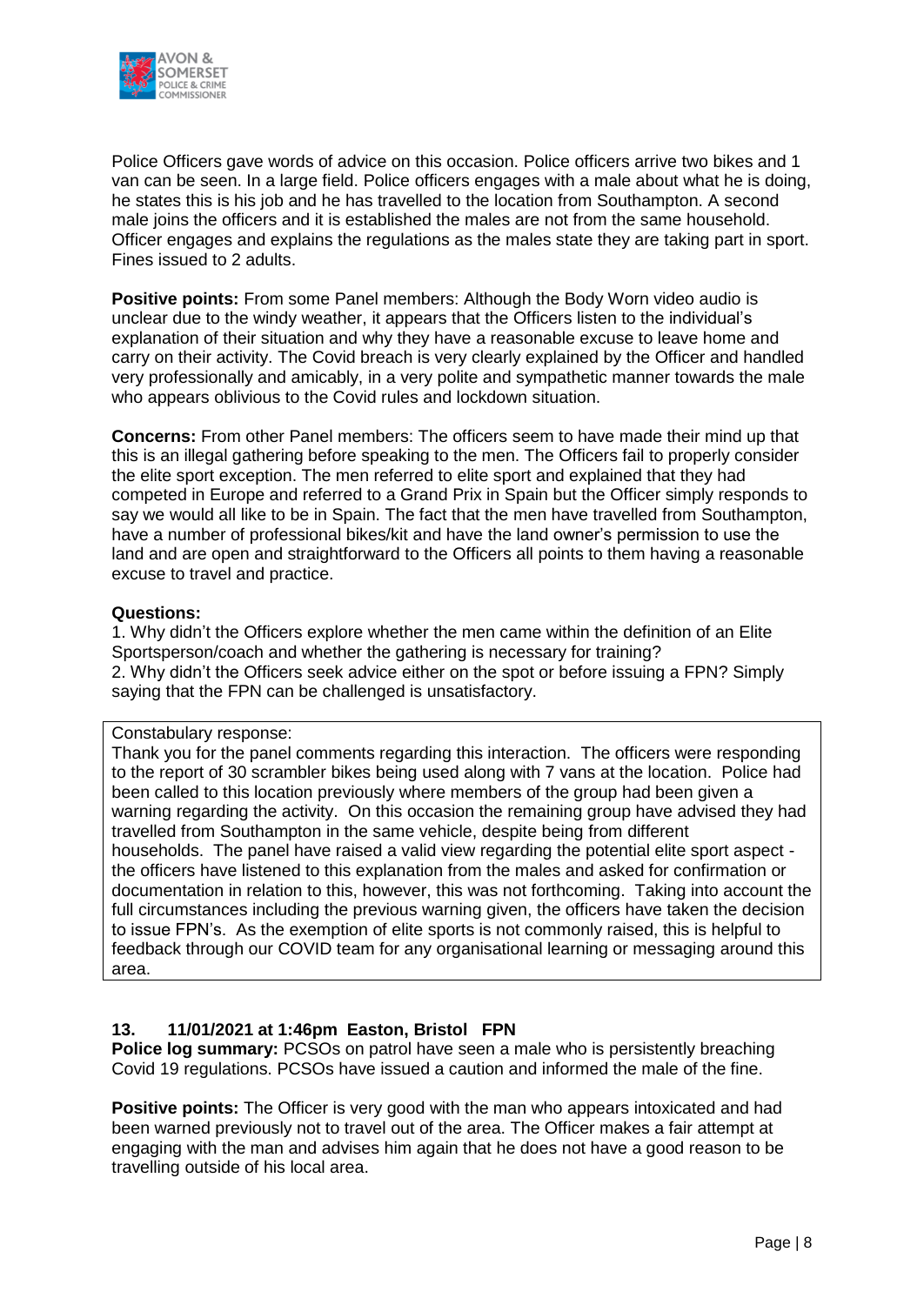

Noted by a Panel member: A difficult interaction regarding what distance from home is considered unreasonable. It is a judgement call of course, but maybe the individual was not welcome in his local shops?

**Member query:** Although the Officer is trying to maintain a light tone with the individual, given his demeanour and disregard for the law, perhaps a firmer approach was warranted on this repeat breach incident?

Constabulary response: The panel comments are noted with thanks.

#### **14. 12/01/2021 at 16:13hrs Bedminster, Bristol FPN**

**Police log summary:** Police Officers attend a Car Wash and enter the garage. They locate two males inside. The Police Officers explain that they have given a warning the previous day not to hand wash cars as part of this man's business. Today the man is seen by Police Officers washing cars and the man is reported for breaching Covid regulations.

**Positives:** A very clear explanation from the Officer of what is allowed at the car wash i.e. only the automatic machine and pointing out what the Operator can and cannot do within the Covid regulations. The Officer reiterates the rules of no hand-washing of vehicles, as stated the day before. A polite, friendly and positive interaction.

The owner had previously been warned, only the day before, so had no defence for repeating the offence.

**Concerns and question:** Incorrectly worded Police Caution given at the outset. An interesting variation of the official Police Caution given at 01:06 hrs. If this goes to court, would this error in wording (no mention of court) affect the legitimacy of the caution?

Constabulary response:

Thank you for the panel comments which are noted. The officer has made a small mistake in delivering the caution. If this matter was to go to court, this would only potentially have an impact if the any comment, or lack of comment, was particularly relevant to any defence that the defendant would later rely on in court. It is not anticipated that this would cause an issue in this case

#### **15. 12/01/2021 at 20:12 Clevedon FPN**

**Police log summary:** PCSO on patrol talks to a group of four to five 16–19 years olds. The female PCSO engages with the youths, one of which she has seen earlier in the evening and issued a verbal warned about Covide-19 regulations. The Officer engages with the oldest male who is 19 and asks for his understanding of the regulation then enforces the breach of regulations and a FPN is issued.

**Positives:** Good engagement and explanation of the rationale for enforcement. A polite interaction.

**Of concern:** The Officer is a little harsh, starting the conversation with taking details prior to any introduction. The Officer might have made it clear that basically you have to stay at home unless you have a reasonable excuse e.g. exercise and it is not reasonable to simply to go out to socialise.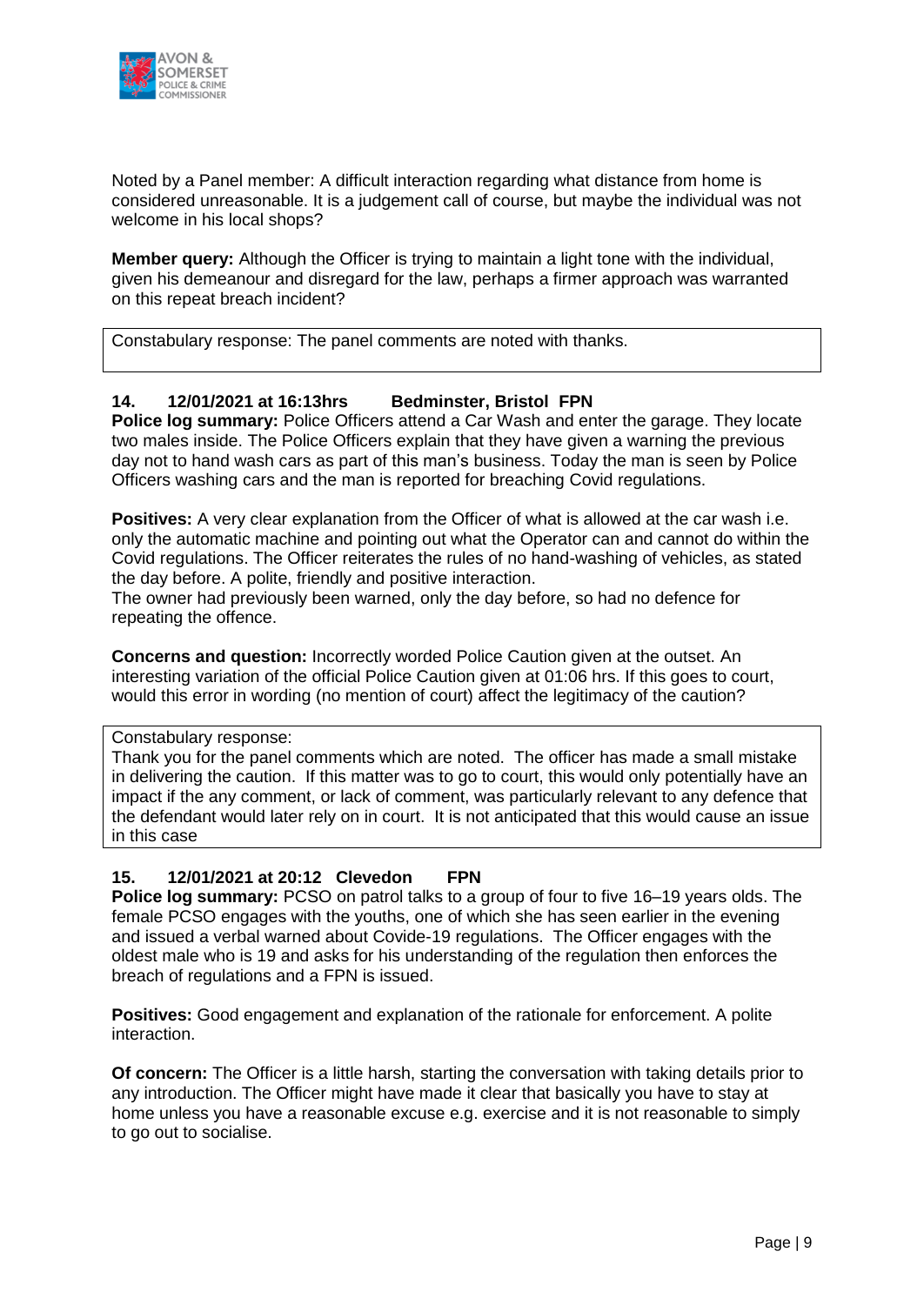

**Recurring theme regarding asking for ID:** This is another BWV case where Officers ask to see proof of ID.

#### **Questions:**

1. When did it become a requirement to carry ID?

2. What Covid breach penalty is given to under 18 year olds?

#### Constabulary response:

*Answer 1:* Section 24(5) of the Police and Criminal Evidence Act 1984 applies in relation to an offence under this Regulation as if the reasons for arrest without warrant include:

- to maintain public health
- to maintain public order

Usual applications of Section 24 PACE still apply and officers' attention is specifically drawn to the necessity to arrest in relation to ascertaining name and address, and to protect a child or other vulnerable person from the person in question. In this context, this aspect is linked to the spread of infection. Officers may also wish to determine if breach of the peace powers apply. There is no requirement to carry ID but Police can ask so they can verify identification to issue a FPN, if they cannot verify ID and cannot ascertain person ID then arrest is an option to enable officers to verify ID

**Answer 2:** Officers cannot issue a fixed penalty notice to anyone under 18 years old. Where the person in contravention of the Regulations is a child and they are accompanied by an individual who has responsibility for them:

- a constable or PCSO may direct that individual to take the child to the place where they are living
- the responsible individual must, so far as reasonably practicable, ensure that the child complies with the direction

Where the child repeatedly fails to comply with requirements, a constable or PCSO may direct the responsible individual to secure, so far as is reasonably practicable, that the child complies with the restrictions.

A constable or PCSO can issue a fixed penalty notice to an adult who fails to secure compliance of a child for whom they are responsible.

#### **16. 12/01/21 at 13:45 Frenchay, Bristol FPN**

**Police log summary:** Security at University (UWE) located 11 people from 9 different households at a gathering at Quantock Court on 11/01/2021 at 02:40 hours. University beat manager attends the location and specks with the residents. Later, on 12/1/2021 at 13:49 hours BWV of the Beat Officer explaining the breach of regulations.

**Compliments to Officer:** Excellent engagement and explanation from Officer 693 Topps on these connected case numbers 16 plus 17 and 18 below. It's good to hear the Officer detailing the importance of complying with the Covid Regulations.

Constabulary response: Thank you for the panel comments including the positive feedback in relation to the officer. This has been fed to the officer with thanks.

#### **17. 13/01/2021 (BWV 12/01/21 at 14:01) Frenchay Bristol FPN**

**Police log summary:** Security staff at UWE attended a noise complaint and found 8 students from 6 different houses were located within. University beat officer attends the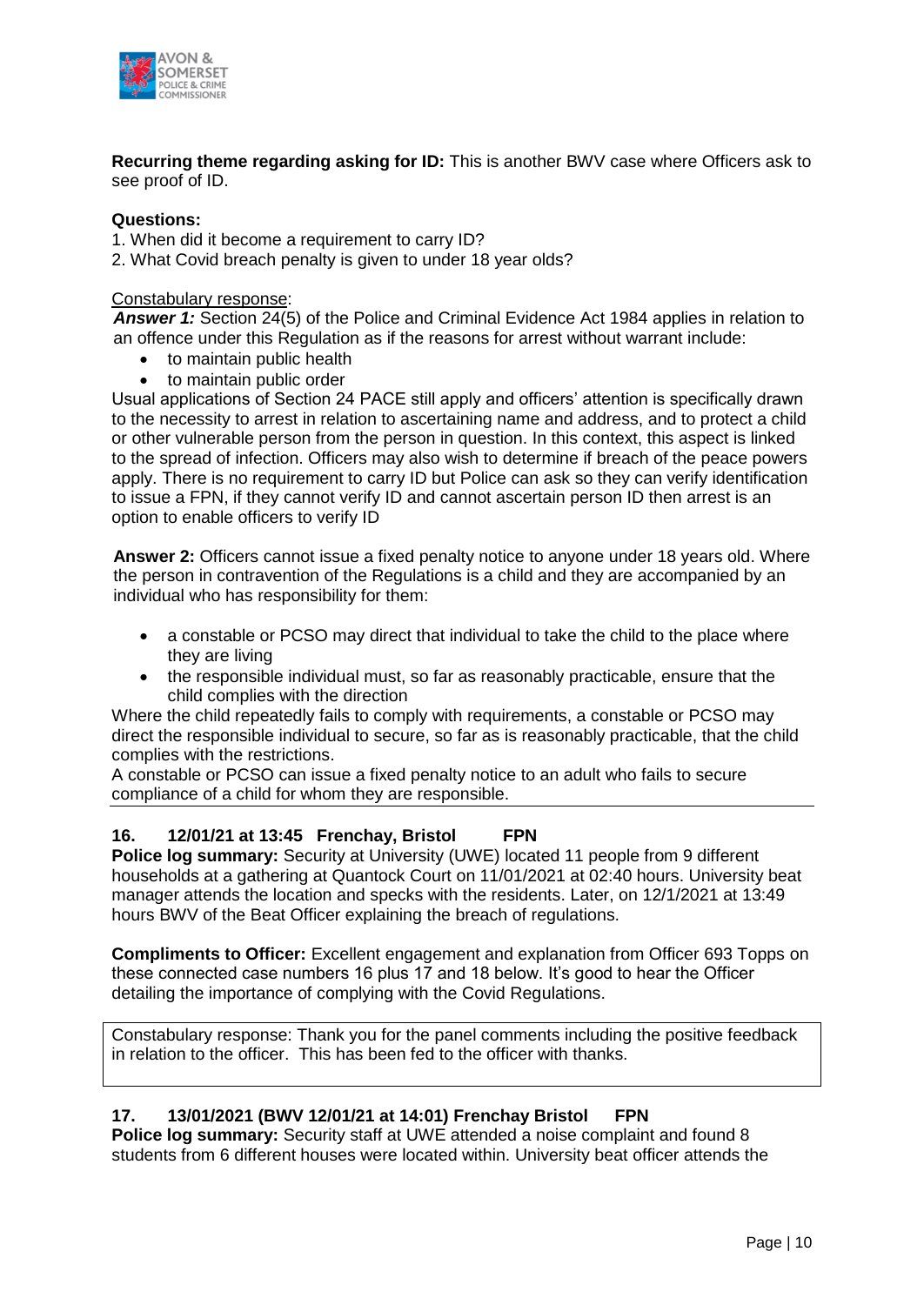

following afternoon and speaks with two students who have been identified as being present at the gathering.

**Compliments to Officer:** Excellent engagement and explanation from Officer 693 Topps on these three connected case numbers 16, 17 and 18. It's good to hear the Officer detailing the importance of complying with the Covid Regulations.

The Officer is polite, giving a good explanation and engagement with all students (18). Excellent engagement by Officer Topps who allowed the student to confirm their breach (good tactics). The Officer also educated the student by providing the reason for fine and the full process. 'Regrettably' cautioned and the escalation process is explained.

Also, good sanitation used by officer on exiting building.

**Question:** One male student had previously received a warning yet still received a £200 fine. Is the fine amount the same as for those being fined for the first time?

Constabulary response: Thank you for the panel comments including the positive feedback in relation to the officer. This has been fed to the officer with thanks.

#### **18. 13/01/2021 BWV 12/01/21 at 14:40 Frenchay Bristol FPN**

**Police log summary:** Security at UWE located eleven people from nine different households at a gathering at 210 Quantock Court on 11/01/21 at 0240 hours. University beat manager attends 203 Quantock Court Frenchay Campus where two students who have been identified as being present at the gathering and the officer issues two FPN at 1444 hours.

**Compliments to Officer:** Excellent engagement and explanation from Officer 693 Topps on these connected case numbers 16, 17 and 18. It's good to hear the Officer detailing the importance of complying with the Covid Regulations.

The Officer is polite, giving a good explanation and engagement with all students (18). Excellent engagement by Officer Topps who allowed the student to confirm their breach (good tactics). The Officer also educated the student by providing the reason for fine and the full process. 'Regrettably' cautioned and the escalation process is explained.

Constabulary response: Thank you for the panel comments including the positive feedback in relation to the officer. This has been fed to the officer with thanks.

#### **19. 13/01/2021 at 16:20 Broadmead, Bristol FPN**

**Police log summary:** Member of public has phoned Police with information of a breach of social gathering rules as a crowd is forming around a male with a microphone. Police Officer attends and a male is using a microphone to preach, he states he is a key worker. The Officers engage and check the legislation around preaching and religious charity work. The Officer explains that the legislation does not allow preaching and informs the male he must stop. The officer issues a FPN.

**Positive points:** The Officer remained calm throughout, despite being uncertain of the legislation. Good reasoning and communication, with option given to Preacher to move on or be fined.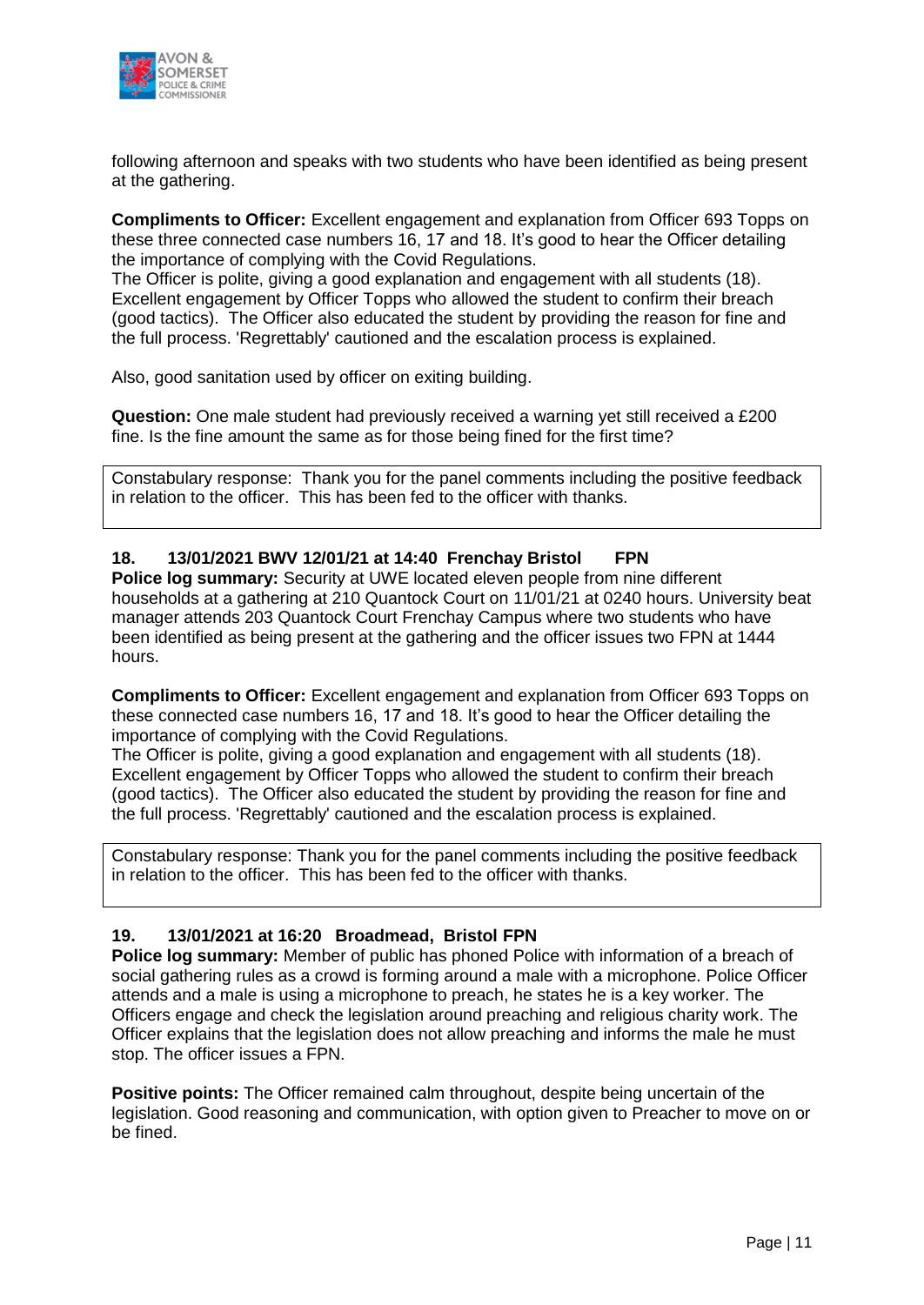

**Concerns:** Police Officers fact-checking on their mobile phones for Covid Regulations during an interaction with a member of the public undermines their authority and creates mistrust. The Police need to be consistent, otherwise the public's trust and confidence in the Police is lost.

#### **Questions:**

1. Why did the Officer allow the man to continue preaching after the FPN was issued? Why didn't the Officer give a direction to the man to stop and leave or escort the man away?

2. How does this incident in Broadmead, Bristol compare with the Dominic Muir case against Dorset Police during the first lockdown? This case was overtuned and Dorset Police paid compensation. Therefore the Police must be absolutely sure of the regulations and breaches.

3. The preacher said that a female Officer (who had just left) had allowed the preaching to continue. Can this Officer be identified? What did she say? An issue of conflict and inconsistency, for operational policing learning.

Constabulary response: Thank you for the panel comments. This case was discussed at the recent panel meeting. The officer agreed to check the part of legislation raised by the male as a reasonable excuse which shows a willingness to listen. A FPN was issued to the male as this reasonable excuse was not made out. The officer chose not to physically remove the male as it was not proportionate in the circumstances. The male issued with the FPN will be able to contest this, and if so the circumstances of the case will be further considered. It is not clear whether an earlier interaction did indeed take place, and there is no record of this.

#### **20. 14/01/2021 at 15:08 Bridgwater FPN**

**Police log summary:** Phone call to police regarding caller's sister, who has travelled to Bridgwater from Surrey with two people from her family who all live in separate houses to visit their mum in hospital and then visit her son. Officers arrive at the house and explain to the homeowner and relatives the breach in regulations due to the families mixing.

**Positives:** The Officer attempts to explain the Covid Regulations and attempts to engage and empathise with the relatives whose Grandmother is in Hospital, dying. The second Officer's approach is much clearer and calmer.

**Concerns:** One Officer at the outset does not ask the group to explain the situation and appears to have already decided that there is a breach (based on the phone call to the Police). As a consequence the full situation is not exposed and an incomplete version emerges. Also the female Officer does not immediately confirm that the death bed visit exception applies. Indeed she suggests that travelling from a distance is not permissible, which is incorrect. The Officer does not pick up on the reference to a support bubble. The BWV is also incomplete and it is not known who received a FPN and on what grounds. Also, the first Officer appears to go in 'hard' initially, prior to providing an explanation and appears to get heated when speaking to the distressed (with reason) young lady, speaking of empathy many times but showing no evidence of this. In addition to this, the Officer's own circumstances are discussed which isn't helpful in this situation.

**Question:** In any event the Officer has to exercise a judgment that there is no reasonable excuse for the movement and gathering. Is the Officer's decision correct?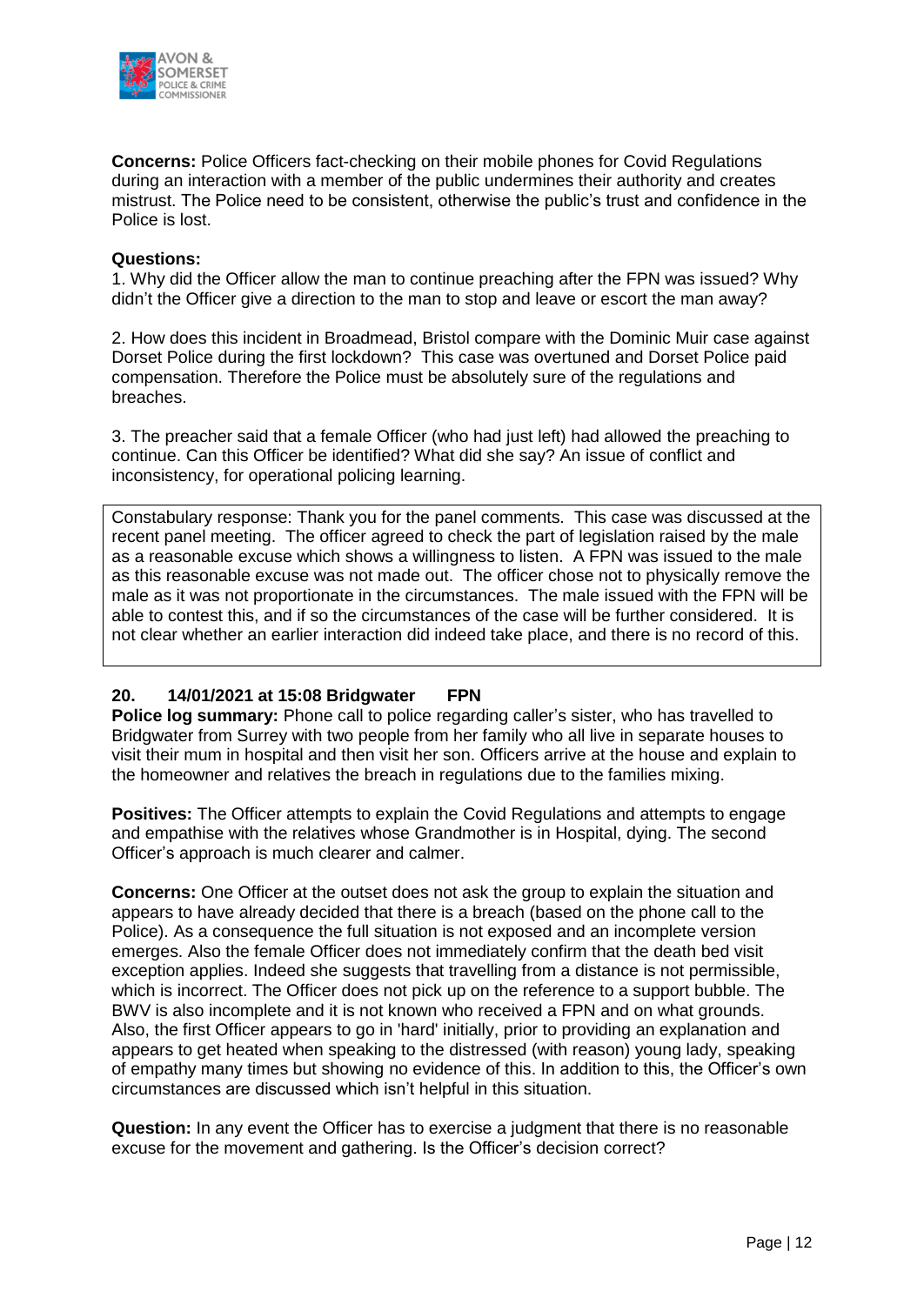

#### Constabulary response:

The panel comments are noted with thanks. The panel have expressed concerns about establishing the full facts of the case - this is clearly a challenging set of circumstances for the family regarding a very ill family member. However, this breach related to the gathering of 3 x households within the address - one party having travelled a significant distance. This amounts to a blatant breach and as the panel have identified, the officers have had to make a judgement and FPN's has been issued. The panel view in relation to this will be fed back accordingly for consideration.

#### **21 15/01/2021 at 18:38 Sandpoint, Weston Super Mare FPN**

**Police log summary:** Officers on mobile patrol see a vehicle parked up in Sandpoint. One of the occupants has travelled from Newport, Wales, visiting her partner and family. Officer engages and explains the Covid legislation, then Officers report the couple for breaching the Covid regulations.

**Positives:** The Officer is polite throughout. Both occupants knew they are in breach so have little to argue about. This case is another example of people knowingly flouting the law, especially as lockdown regulations have been far stricter in Wales.

**Concerns:** The BWV starts late so the video may have missed hearing a coherent explanation of the couple's circumstances. On what was recorded it is unclear whether there was a reasonable excuse for visiting Weston. There is no enquiry regarding the existence of support bubbles and the composition of households. The fact that the car was a mobility aid was relevant.

Constabulary response: Thank you for the panel comments and feedback, including the positive interaction. The panel comments are also noted in relation to the late BWV – the officer deemed that there was not a reasonable excuse for visiting Weston.

#### **22. 15/01/21 at 10pm Weston Super Mare FPN**

**Police log summary:** An anonymous caller reporting that there is large group inside a house where each room is rented and in the downstairs room there is loud music. It is an ongoing issue for the past few nights. Four persons are found in a room, one male who has previously received a FPN is issued with another and the other three young people are given warnings.

**Positives:** Amiable, empathetic Officer engagement with compliant young people. Warning only given to 3 and a FPN to one who had a previous FPN.

A member notes that there is a lengthy discussion about support bubbles which the male (who had a previous fine) initiated and it kept surfacing. However, the Panel member is unsure whether it was fully understood and explained. K and H (KH) live together so they are a household and treated as 1 unit. The flat tenant (FT) was a single household and did not live with G. FT can create a support bubble with another household e.g. with KH and they become one household (FTKH) so they can meet indoors and not breach the rules. If that is the case only G is in breach.

Panel members discussed this point, that as there is more than one 'bubble' of people in the room then it is a breach.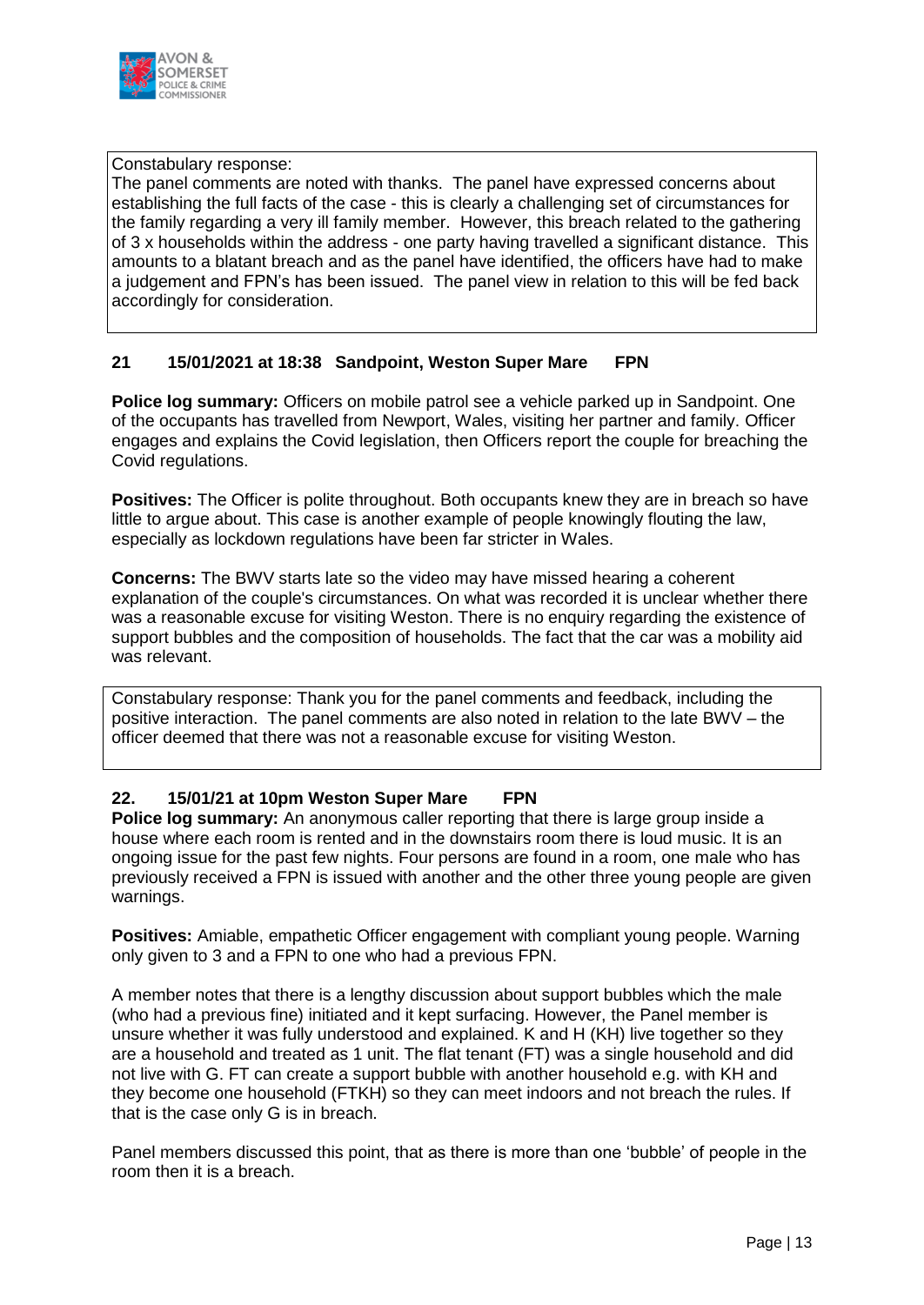

**Question:** Is there consistency in issuing FPNs? In other incidents the students were fined.

Constabulary response: Thank you for the panel comments and feedback. Officers will approach each interaction with a 4 x E's approach taking into account the full circumstances of each case. This was deemed suitable to be dealt with through warnings.

#### **23. 15/01/2021 at 20:54 Hanham, Bristol Covid regulation breach - warning**

**Police log summary:** A phone call from an informant at 22:30 hours stating there is a party in an address and the caller gives details of the resident. At 22:51 hours, the informant phones the Police again, stating three males have left the party in a white vehicle. Police attend and see three males walking away from a white vehicle. Police engage with the 2 males and 1 female and the officer ascertains why they at the location. The Police Officer then informs the males that they are in breach of the Covid Regulations and obtains their details and gives words of advice.

Further call from informant stating they can hear still noise coming from the flat police re attend and the female previously spoken to is found in the flat details taken for a FPN.

**Panel feedback:** Good Police interaction. However, this BWV deals with a first interaction with 3 people at the end of which they are sent on their way. There is no BWV of the second interaction and issue of the FPN.

Constabulary response: Thank you for the panel comments which are noted.

#### **24. 16/01/2021 at 01:48hrs. Easton, Bristol FPN**

**Police log summary:** Three males seen walking along Easton Road. Police have spoken with the males who state they have been drinking in the park. The officer reports the males for breaching Covid.

**Positives:** A pleasant, amiable interaction. All three individuals know they are in breach of the Covid Regulations.

Constabulary response: The panel comments are noted with thanks.

#### **25. 16/01/2021 at 21:25 Wells FPN**

**Police log summary:** Phone call to police regarding neighbouring property having a party a number of people are told to leave. Officer engages with the group outside the property. At 21:37 hours, a male is reported for summons and FPN issued. At 21:41 hours, a female is reported for summons and FPN issued. At 21:44 hours officer reports the remaining visitors and FPN issued. At 21:45 hours, homeowner is reported for summons and FPN issued. At 21:47 hours the homeowners boyfriend is reported for summons and FPN issued.

**Positives:** A good engagement, clear explanation and thoughtful regarding the possible vulnerability of the female resident.

#### **Questions:**

1. What is the definition of homeless which would mean Covid regs don't apply? Here a female said she was homeless, had no fixed address and was sofa surfing. She felt obliged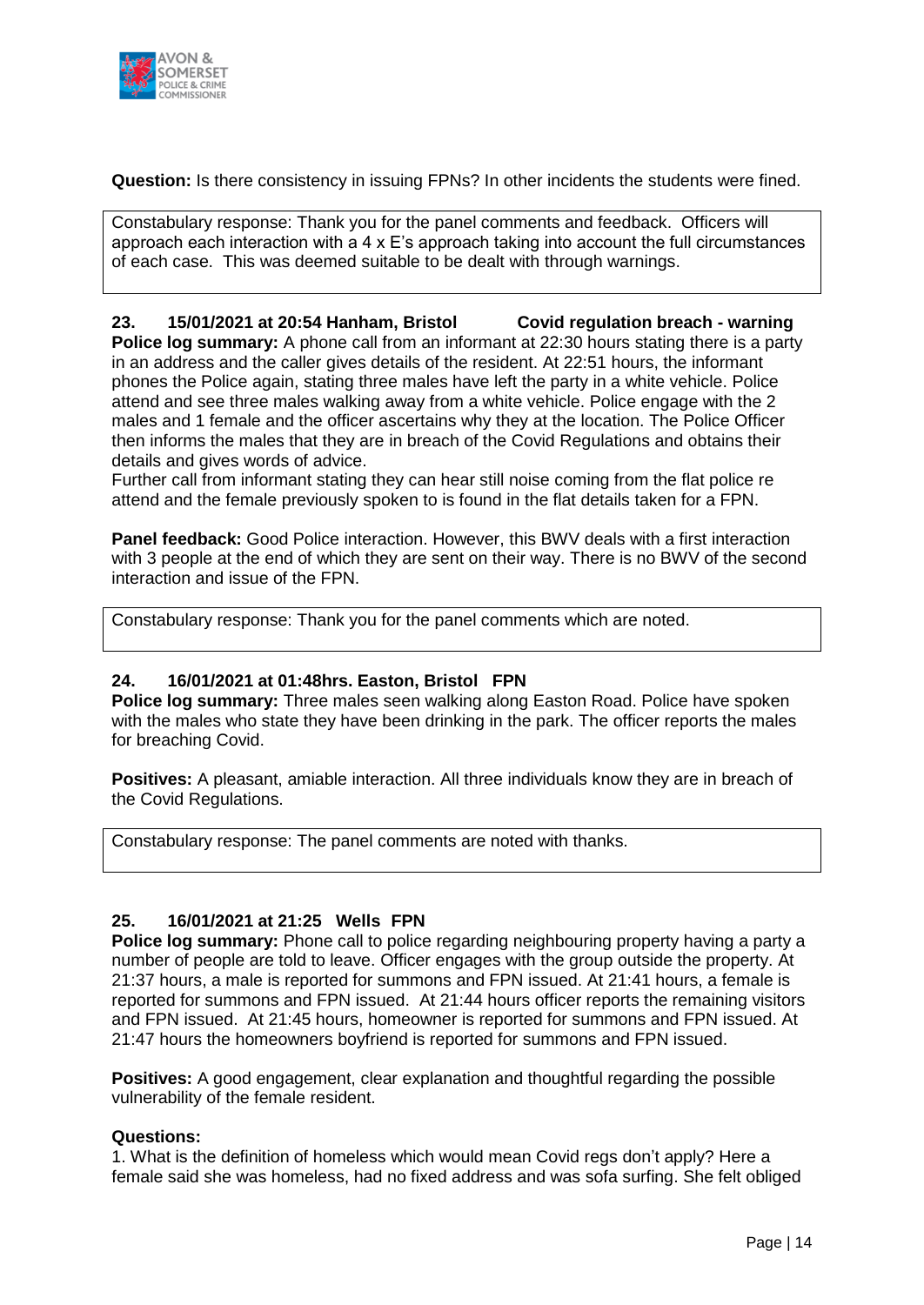

to give an address to avoid a FPN not reaching her and then being summonsed for nonpayment.

2. What power if any does a Police Officer have to enter a private dwelling if the occupier denies admittance?

#### Constabulary response:

**Answer 1.** Homeless during the "emergency period", no person (other than a homeless person) may leave the place they are living in without having a reasonable excuse for doing so. It appears that the use of 'homeless' should be narrowly interpreted as 'sleeping rough' i.e. having no accommodation to return to under police direction.

**Answer 2.** See answer in Case 27.

#### **26. 21/01/2021 at 18:24hrs. Bristol FPN**

**Police log summary:** Officers attend an address where there have been reports of a party and people visiting the house who do not live there and are breaching Covid regulations. Officer explains the regulations to person inside at 04.50 mins before then issuing ticket to female.

**Positives:** Officers keep calm despite the antagonistic male. Good Police interaction.

Constabulary response: The panel comments are noted with thanks.

#### **27. 22/01/2021 Bath FPN**

Police log summary: Officers attend an address where people have reported to the Police that other people are in the address who do not live there and are breaching Covid regulations. Persons inside the address are initially obstructive and refuse to open the door. They eventually relent and allow Officers access. The male inside the address is issued a FPN.

Positives: Very patient Officer who makes full enquiries to determine whether the male has a reasonable excuse for leaving home and seeking refuge with his sister. Also, the Officer checks whether the other male is eligible for a support bubble. Safeguarding issues were also checked with the female.

**Concern and question:** At the outset, when entry is refused, the Officer says get the chain off or we will kick the door in.

Is that an accurate statement of police powers to investigate an allegation of breach of Covid restrictions? Subsequently the Officer says they can force entry under Section 17 of the Police and Criminal Evidence Act (PACE) because of the smell of cannabis, but that was after the threat to kick the door in.

A full explanation of police powers to force entry to private property to investigate Covid breaches would be helpful to Panel members.

#### Constabulary response:

The panel have raised an area which does present a practical challenge for officers attending reports of COVID breaches.

Section 17 of PACE sets out a number of instances where a police officer can enter a dwelling, however, none of these provisions clearly provide an officer with the power to enter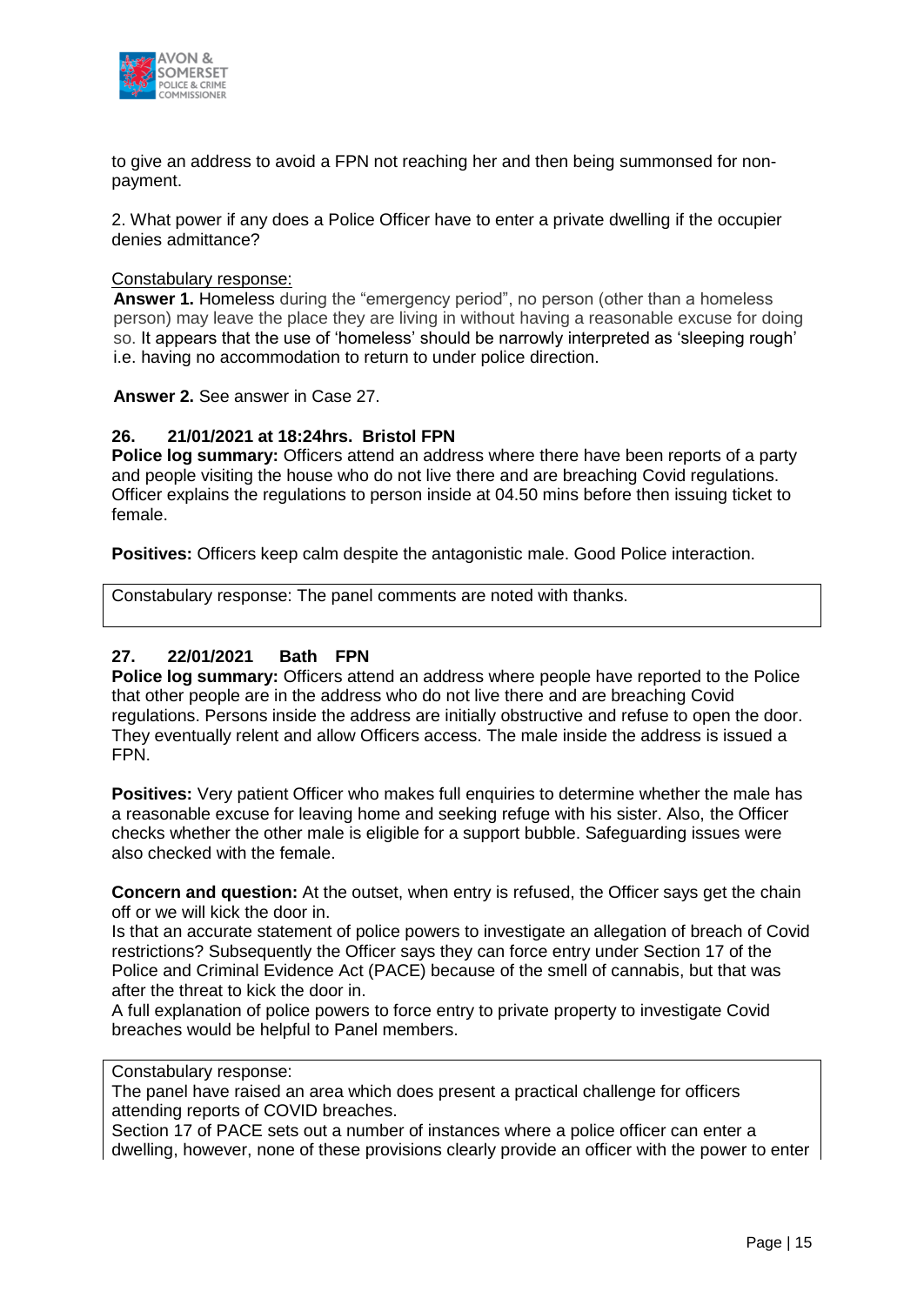

an address relating to a breach of COVID restrictions. Officers are able to enter an address where they have permission of the occupier and this is seen in a majority of cases. However, depending on the surrounding circumstances of the incident an officer may have power to enter an address such as to save life or limb or preventing serious damage to property. In addition to this Section 17 does provide the power to enter an address to arrest a person for an indictable offence. A COVID breach would *not* amount to an indictable offence, however, a drug possession or supply offence potentially would*.* 

#### **28. 23/01/2021 Bristol FPN**

Police log summary: Officers attend address after reports of a house-party at the address. After eventually getting into the address they find most of the people have run out the rear of the address. One male who does not live at the address is given a Covid ticket at 17.20 mins into the BWV.

**Positives:** A clear Officer explanation to the person about the importance of the need for compliance.

**Concern and question:** A male at the outset says he lives on his own and is in a Support Bubble with another male at this address. He explains that they travelled together from New York, this is a long-term friendship and he is a research student at UWE. The Officer seems to say that to be in a Support Bubble he has to have a room in the house. The Police inspect a room and the Officer says there is a lack of evidence that he has a room so it isn't a Support Bubble. Is this a correct evaluation by the Officer?

Constabulary response: Thank you for the panel comments which are noted. Exemptions are sometimes raised inappropriately. On this occasion, officers were called to the report of a house party at the address and this male was believed to have attended the address in breach of COVID restrictions. He was therefore issued with a FPN.

#### **29. 23/01/2021 Bristol FPN**

**Police log summary:** Officers attend a flat where there are reports of a house party at the address. Officers explain the Covid regulations to people at the party 03.20 mins into the BWV. The three males who live at the address are reported for Covid tickets.

**Positives:** A very good engagement and explanation of the seriousness of Covid Regulation compliance.

#### **Questions:**

1. The Officer says the people may have to go to court. Is this correct?

2. The Officer says they have free legal advice available to them. Is this correct?

#### Constabulary response:

**Answer 1:** Where a FPN is disputed by a subject an independent review of the FPN issue will be reviewed by an independent Police Sergeant and they will decide whether or not a prosecution should proceed.

Contesting FPN if you do not want to pay your FPN or if you disagree with any of the information you can contest it and request a court hearing.

**Answer 2:** When an officer is completing a FPN they will report the person for summons, and they will be cautioned. Subjects are entitled to free legal advice at the police station.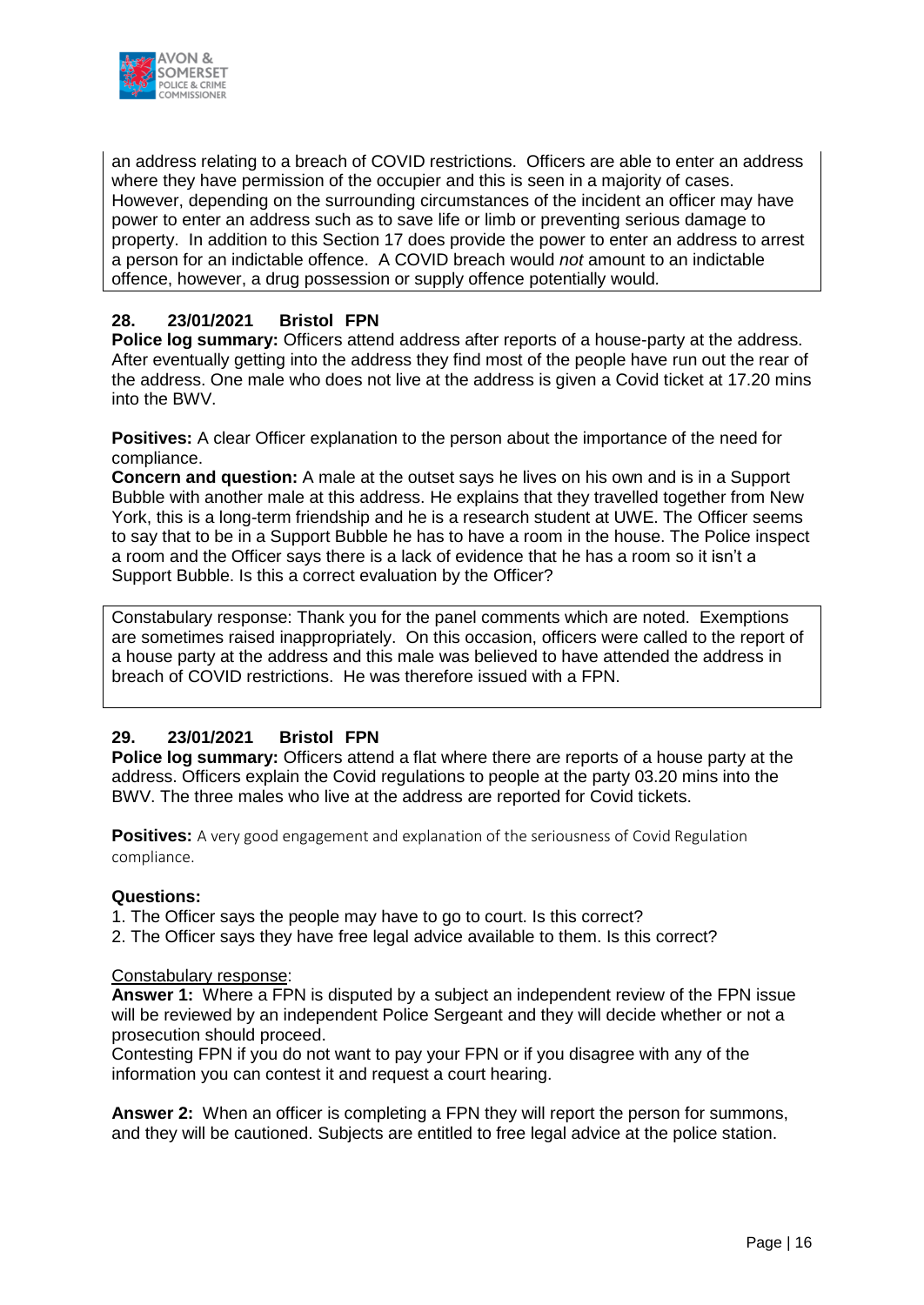

#### **30. 23/01/2021 BristolFPN**

**Police log summary:** Officers attend car wash which has been operating in breach of Covid regulations. They engage and explain the regulations to the males operating it explaining they have been previously warned before a ticket is issued.

**Concerns:** Very confrontational. Sets a tone of mistrust from the outset. The Officer demanded physical ID when one of the persons had already said he would give his name; this sets the wrong tone and suggests he believes all involved are more likely to lie about their details than tell the truth. If he had concerned about their immigration status, then that is a different offence and not a reason to produce ID for a Covid breach.

**Question:** At the end of the video he tells one of the individuals "Don't open, don't come here again". Under College of Policing guidance on the Covid Act 2020, it states 'Enforcement action in relation to breaches by businesses will be led by the Local Authority...'. Was the Officer overstepping his authority?

#### Constabulary response:

The panel comments and observations are noted with thanks.

Upon reviewing the Body Worn Video, it would appear that the officer has requested identification to clarify whether the male had already received a COVID warning. This clarified the male's details and the officer used discretion to deal with this through the issuing of a warning rather than a Fixed Penalty Notice.

The panel have perceived this interaction to be confrontational and this feedback will therefore be passed to the officer's supervisor for consideration of learning.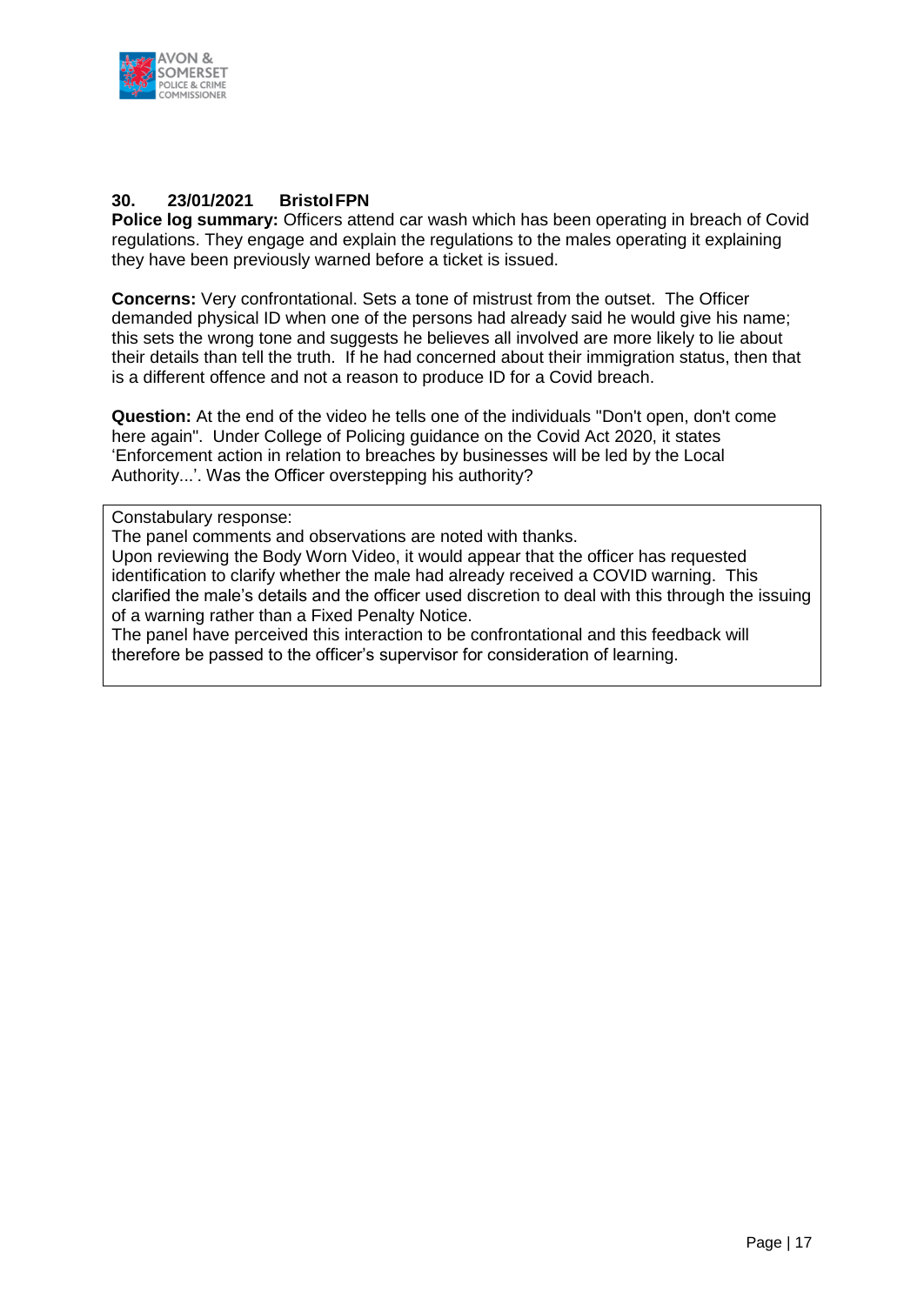

## Panel Review of two Additional Incidents

#### **Case 31 – Barton Hill area, Bristol Stop and Search 25/11/2020**

**Police Case Summary:** An operation Remedy Team (drugs reduction) action. At 12:01hrs a male is seen acting suspiciously and splits up with other males. A plain clothed officer smelt cannabis and the area is known for drugs. The outcome of the section 23 Misuse of Drugs Act Stop and Search is negative, i.e. nothing is found.

#### **Group Panel viewing of the BWV footage and member comments:**

Unfortunately the Assistant Chief Constable had another meeting so wasn't available to listen to the Panel's responses.

- A high drug area and smell of cannabis alone is not good enough and not sufficient grounds for making a Stop and Search.
- It is noted that the male searched is in the care of his brother (who was videoing and talking throughout the incident). A Panel member said he felt uncomfortable in viewing the interaction.
- Did the male searched have mental ill health? He appeared bewildered, even though the Police Officer explained the situation.
- Officers intimated that the person's home address and date of birth was required. As a person doesn't have to give personal details then being asked can cause mistrust and confrontation.
- The Police Officer narrative could include "You don't have to give your details" which is correct for a Stop and Search situation. Or to explain that the information is for statistics such as repeat Stop & Searches on a person.
- The Officer didn't seem sure. There had been a report of a smell of cannabis in the hotspot drugs area. Smell alone is not enough for a Stop and Search.
- The Officer didn't say whether or not he could smell cannabis when he was stood in front of the man. Was it the smell in this area? What does 'acting suspiciously' mean? The Officer followed the 'GOWISELY' acronym Stop and Search items by the book.
- The second Officer could perhaps have tried to move the brother away.
- The Police Officer asked the man "Do you smoke Cannabis?"
- The Panel note a trend in Officers initially asking a person for their ID for a Police National Computer (PNC) check, then a search.
- A person doesn't have to give their details unless something (drugs) is found.
- The difficulty and dilemma is that Officers are trained to be suspicious and this makes a good Police Officer. The problem is finding enough information but asking for ID is unlawful.

**Constabulary response during the Panel meeting:** Agree with the Panel's comments. Once the Search is done the person can go. There is no obligation for a person to remain or answer about home address.

For a copy of the Stop and Search report, the Officer asks for the person's ID. College of Policing Guidance is followed by Officers and drugs smell-along should not be incorporated in Stop and Search. The context of the case is the reason, being the Barton Hill area being a significant hotspot. The plain clothes officer smelt the cannabis but if there was anything more, it didn't come across. The man was very accommodating. The Officers gave no objecting to the brother videoing the Stop and Search.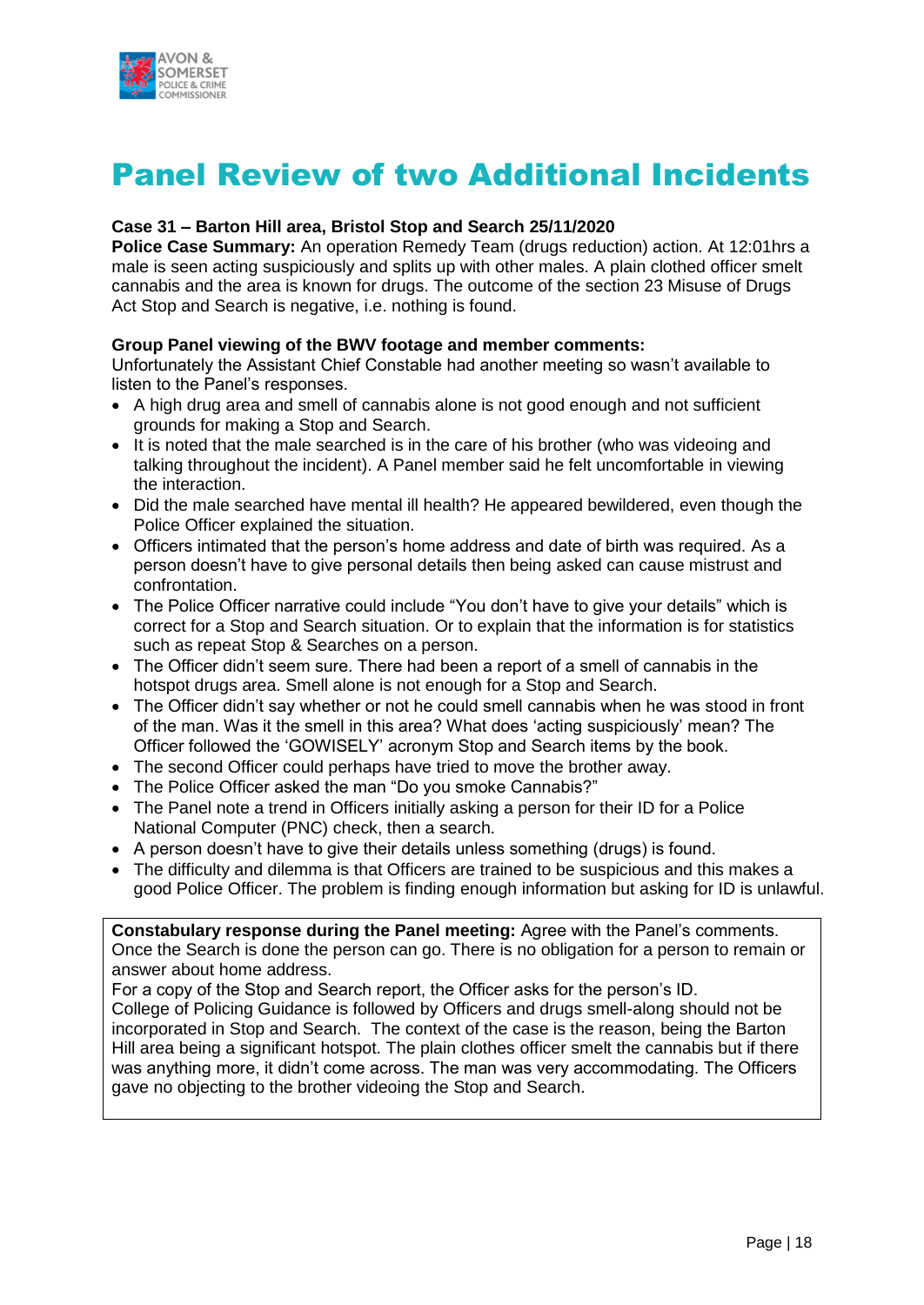

#### **Case 31 – Two 16 year olds – Bristol City Centre 26/9/2020**

**Police Case Context:** Phone call from member of the public, reporting a Covid-19 breach of the 'rule of 6'. Young people are gathering after the 10pm pubs closing time. There is a build-up of people.

The first Police log is around 6pm. A group of 40 young people are drinking and not socially distancing. This is occurring every week and people are not wearing masks. This is a Covid breach.

Operation Hawthorn Police response, due to the large number of people, is to deploy a Team of Officers. There are scores of teens in the city centre at about 7.30pm. More units are deployed to attend. There are around 60 people who aren't engaging with the Police. At about 8pm a Section 35 Antisocial Behaviour powers disbursal order is issued for the area. Units arrive at the scene. The people are not listening when told to leave. At approx. 9pm 2 males are arrested for the breach of the disbursal order and other offences.

Panel members viewed four Body Worn Videos (BWVs) for:

- 1. The second male being led away (no earlier interaction).
- 2. The first male and female by the van. The male coughs in the face of the female Officer.
- 3. More detail of the interaction with the second male.
- 4. The arrest of the second male.

#### **Group Panel viewing of the BWV footage and member comments:**

- One male won't move away from the area. The other male coughs in the Officer's face.
- Officers are reasonable in doing their job, considering the environment and so many people.
- The male coughing on purpose is unreasonable.
- More information is wanted by the people from the Police Officers. That's the main point. The young people are not understanding what the Officers mean when they state there is a "Section 35 order."
- The male coughing in the face of the Police Officer deserved an arrest.
- The male shouldn't have coughed in the Officer's face but the female Officer then got angry, including saying "I wasn't born yesterday". This attitude continued and the situation escalated.
- There was another female Officer who is very calm and explain and de-escalates.
- The male fell back into the flower bed. Nothing wrong with that.
- Officers were heard laughing when the male fell back into the raised flower bed.
- It could have been Panel members' kids. It's teen attitude and there was a lack of awareness, they didn't know what a section 35 order was, but the male coughing was wrong. There was no mention by the Officers of the Covid breach of the 'rule of 6' grouping.
- A Panel member liked the Officer singing in the background but they could have been moving people on. Other Officers were also just standing by the Police vehicle.
- Could a loud hailer or Tannoy be used by Police to inform people?
- Officer tolerance was good.
- Officers were under pressure with rowdy teens but there was no de-escalation. An Officer pushed the male and that was not necessary. Officers didn't explain the section 35. There was a large crowd so why were these two males singled out?
- As a general comment by a Panel member, case reviews indicate that female Officers go in more aggressively than male Officers.
- Learning points:
- 1. Switch on BWV early.
- 2. Explain what a section 35 is.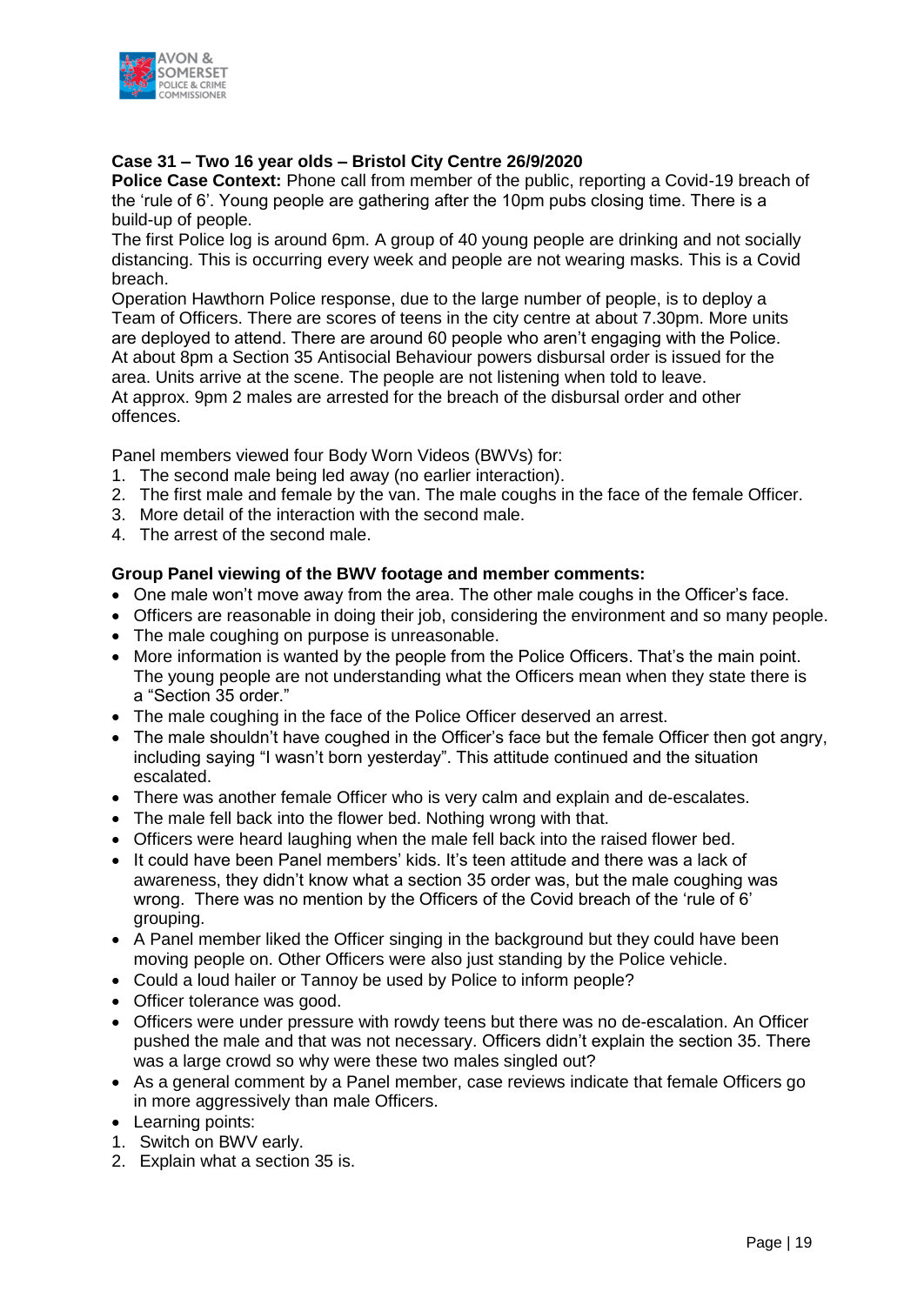

**Constabulary response during the Panel meeting:** Communication is a big aspect on approaching an issue. Avon and Somerset Police use social media if there is advanced notice of an event. Policing is with consent in this Country so a Tannoy seems oppressive. The ASB order is only to those not complying, not a complete ban of people being in the area. In this section 35 notice situation Officers believe they can ask for a person's name and home address but this is wrong and Officers have been informed. Rather than loose conversation the Officers should make an arrest.